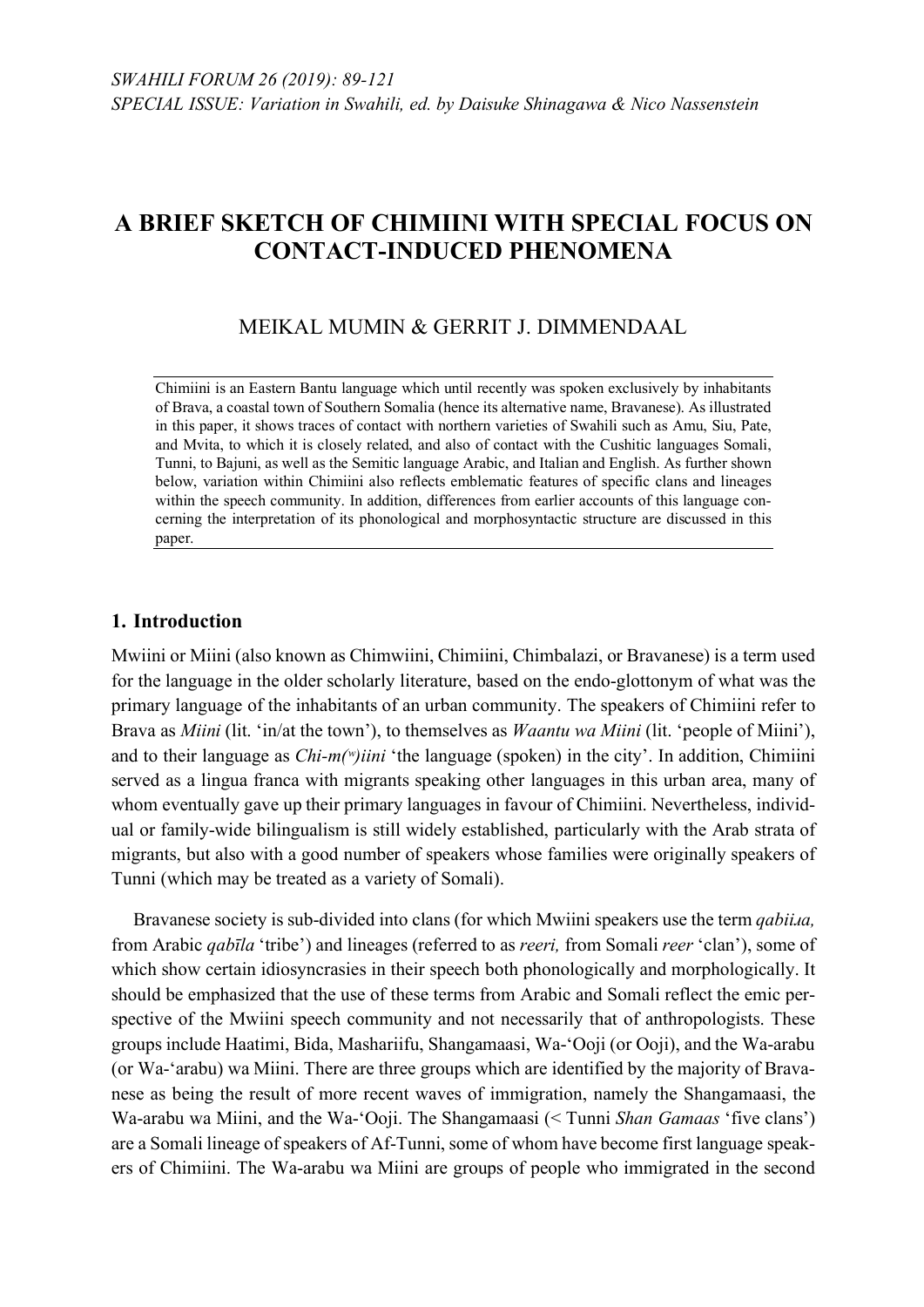half of the 19th century from Yemen and Oman. Lastly, there are the Wa-'Ooj, who are claimed by other Bravanese to be descendants of former slaves. The present article presents data on sociolects collected from speakers belonging to the Haatimi, Bida, and Mashariifu groups, and to a lesser extent from Shangamaasi and Wa-arabu wa Miini.

The large number of loans from Somali and closely-related languages did not necessarily replace inherited lexical material, but instead gave rise to paralexification, i.e. registers involving a significant number of synonyms from which a speaker can choose. <sup>1</sup> In the Tervuren 600 words list (partially elicited with multiple speakers), for example, 72 lexemes have Somali cognates, 70 have Arabic cognates, and 355 have Swahili cognates. Examples include *n-dovu* 'elephant' vs. *moroodi* (from Somali *maroodi*); *m-ɹima* 'hill' vs. *i-buuri* (Somali *buur*); *n-so* 'kidney' vs. *kiɹi* (Somali *kelli*); *χ-t ͡ɕiimbiɹa* vs. *χ-fakata* 'to run away' (Somali *fako*); and *ku-sooto* vs. *t ͡ɕi-gure* 'left' (Somali *gure* 'left-handed'). Occasionally, further lexical choices occur as a result of Arabic borrowings, e.g. *aroʔaaro* (Somali *carocaaro*) vs. *ankabuuti* (from Arabic *ʿankabūt*) 'spider'. However, it is not always possible to determine which of these languages was the source language.

Heavy borrowing has also resulted in the lexical expression of gender differences for some male and female animal terms. Examples include *mpaka* 'cat' vs. *urri* 'tomcat' (from Somali *curre*); *mbuzi* 'goat' vs. *ord ͡ʒi* 'billy/male big goat' (from Somali *orgi*); *n-kuku* 'chicken' vs. *ori* 'cock/rooster' (Tunni *ór*); and *ngoombe* 'cow' vs. *diʋi* 'ox' (Somali *dibi*).

While Chimiini served as a marker of urban identity within the Bravanese community, it also served as a marker of "Otherness" within Somalia. This Othering (in the sense of Spivak 1985) also led to stigmatization, particularly during the civil wars in Somalia that started in 1990, which in the course of time resulted in the exodus of most Chimiini speakers. The total number of speakers today is not known, but estimates range between 2,000 and 30,000 speakers, with Vianello & Banafunzi (2014: 295) and Nurse (2010) agreeing on a more realistic 10,000-15,000 worldwide. Outside of Brava, the largest communities today are to be found in Mombasa (Kenya), London and Manchester (the U.K.), American cities such as Atlanta (Georgia) and Columbus (Ohio), and states such as Minnesota, U.S.A., and Ontario, Canada.

Today, Chimiini is an endangered language, with most competent speakers outside of Brava being over the age of 35. Younger speakers have only a limited competence in the language, being part of generations of Bravanese born or raised in exile communities where they mostly arrived as refugees.

Chimiini has been treated as a dialect of Swahili, for example in Möhlig (1995) and Nurse & Hinnebusch (1993). However, due to its rather distinct phonological, lexical and grammatical

<sup>&</sup>lt;sup>1</sup> The term "paralexification" is used by Mous (2003) to characterize the use of alternative registers in the Bantu language Mbugu (Ma'a).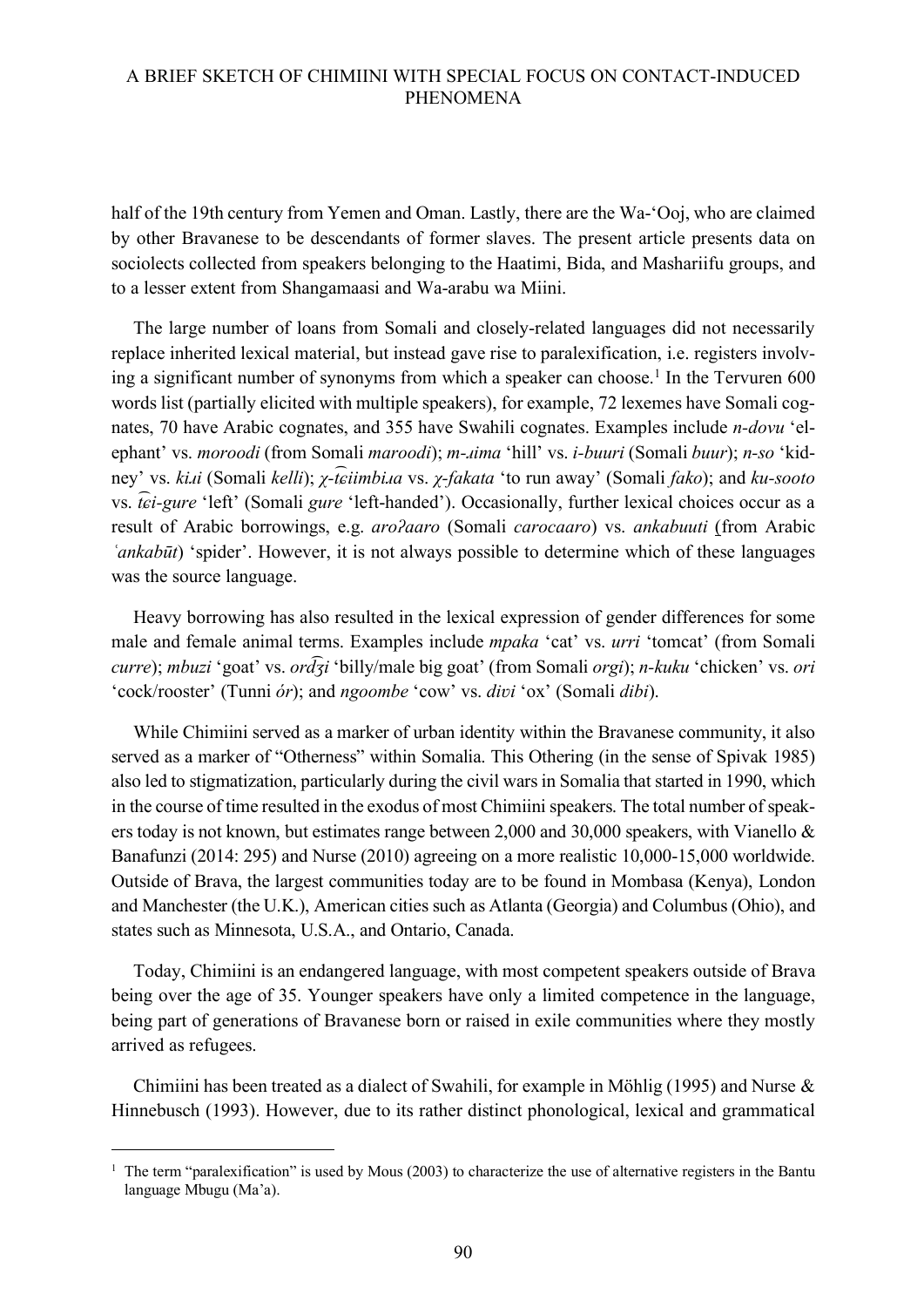structure it is better treated as a distinct language, particularly because it does not seem to be mutually intelligible with (northern dialects of) Swahili, although no systematic tests were carried out by the present authors in order to substantiate this.

This study presents a general overview of the language; for reasons of space, the syntactic discussion is restricted to typologically and genetically distinctive features of Chimiini. Henderson (2010, 2018) and the pioneering works of Kisseberth (2010) and Kisseberth & Abasheikh (1974, 2004, 2011) provide additional sources on this language. Where the present contribution differs from these latter studies in terms of data or the analysis of specific grammatical phenomena, this is indicated below. An attempt is made here to describe variation among speakers (instead of presenting Mwiini as a monolithic unit); in addition, a number of features are discussed which do not appear to have received attention in earlier studies.

#### **2. Phonology**

#### **2.1 Vowels**

Chimiini has five short and five long vowel phonemes, as shown by the following (near) minimal pairs (whereby the prefix  $\chi$ - is an infinitive marker):

|  | (1) $\chi$ -tija <sup>2</sup> 'to fear'      | $\gamma$ -tii?a 'to obey'             |
|--|----------------------------------------------|---------------------------------------|
|  | $\gamma$ -teka 'to laugh'                    | <i>χ</i> -teeka 'to pack (an animal)' |
|  | $\gamma$ -kara 'to reside'                   | k-aara 'to sow'                       |
|  | $\chi$ -koja 'to get warm' k-ooja 'to write' |                                       |
|  | $\gamma$ -kuja 'to grow'                     | $\gamma$ -kuuna 'to take off'         |

There is some allophonic variation (summarized in Table [1], but not further discussed here) depending on neighbouring consonants as well as on whether or not the vowel occurs in a syllable carrying tonal accent.

|      | unrounded           | rounded              |
|------|---------------------|----------------------|
| high | i[i, i]             | $u[u, \sigma]$       |
| mid  | $e[e, \varepsilon]$ | $0\left[0, 0\right]$ |
| low  | а                   |                      |

|  | Table 1: Chimiini vowels |  |
|--|--------------------------|--|
|  |                          |  |

<sup>&</sup>lt;sup>2</sup> Examples/sample sentences are not written in italics in this paper for better readability of IPA symbols.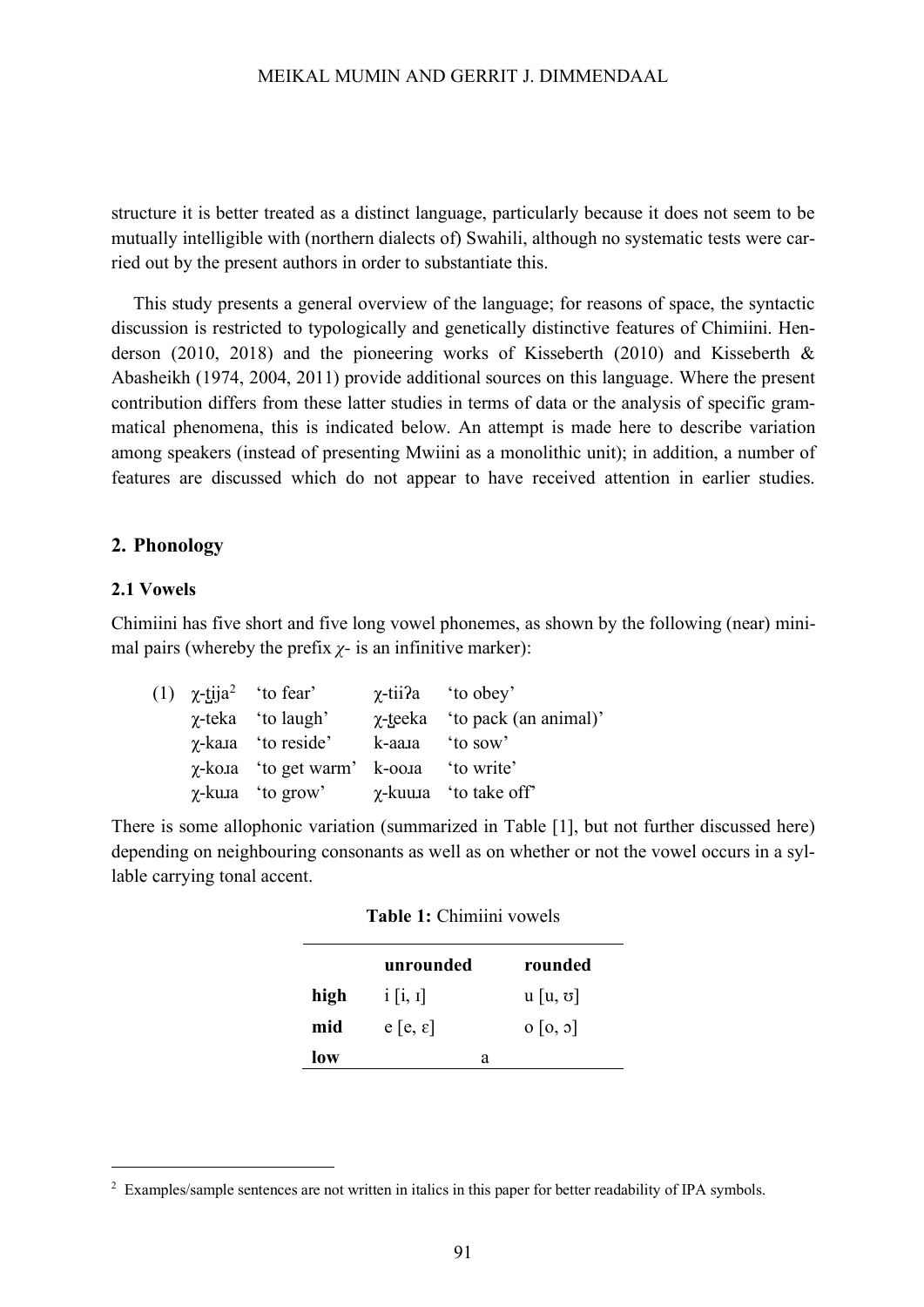Omission of labialization after the nasal *m* occurs before unrounded vowels (*i, e, a*) with elderly people and Haatimi, e.g. *mʷiini > miini* 'Brava', or *mʷeezi ~ meezi* 'month'. This historical rule appears to be the result of the reinterpretation of the transitional sound *w* between the bilabial consonant and the unrounded vowel as a predictable acoustic effect of the labial consonant. "Another way of describing such behavior is to say that listeners normalize or correct the speech signal in order to arrive at the pronunciation intended by the speaker minus any added contextual perturbations", as Ohala (1993: 245) calls such hyper-correction phenomena. This process is now being generalized to other vocalic contexts by speakers, as suggested by the variation between *mʷooʃi* and *mooʃi* 'smoke'. This loss of labialization historically has also led to the variation in glottonyms for this language, i.e. Chimiini vs. Chimwiini. Although vowel length is phonologically distinctive in Chimiini, as shown by the examples in (1), it is predictable in certain environments due to the operation of metrical rules, as further discussed in Section 2.3 below.

# **2.2 Consonants**

Chimiini has 34 simple consonant phonemes and 13 pre-nasalized consonant phonemes. Among the 34 simple consonants, as summarized in Table (2), one set of consonants resulted from (partly) unadapted borrowing from languages such as Arabic, Somali, and Tunni. The latter two share a large number of phonemes with Arabic and have many borrowings from this language, which occasionally complicates the identification of the original source and path of borrowing in Chimiini. Table (2) below summarizes the simple consonants of Chimiini; phonemes marked with an asterisk (\*) are borrowed phonemes with a more limited distribution.

| type/place      | bilabial         | labio-dental                     | inter-dental        | apico-alveolar | lamino-alveolar  | (post-) alveolar (-pal.)                       | palatal       | velar            | uvular | pharyngeal             | glottal          |
|-----------------|------------------|----------------------------------|---------------------|----------------|------------------|------------------------------------------------|---------------|------------------|--------|------------------------|------------------|
| plosive         | $\mathbf b$<br>p |                                  |                     | d<br>Ĺ         | d<br>$\mathbf t$ |                                                |               | $\mathbf k$<br>g | $q^*$  |                        | $2*$             |
| implosive       |                  |                                  |                     | $d^*$          |                  |                                                |               |                  |        |                        |                  |
| affricate       |                  |                                  |                     |                |                  | $\widehat{\mathrm{te}}$ $\widehat{\mathrm{d}}$ |               |                  |        |                        |                  |
| fricative       |                  | $\boldsymbol{f}$<br>$\mathbf{V}$ | $\theta^*$ $\eth^*$ |                | ${\bf S}$<br>Z   |                                                |               | $V^*$            | $\chi$ | $h^*$<br>$\varsigma^*$ | $\boldsymbol{h}$ |
| nasal           | m                |                                  |                     | ŋ              | $\mathbf n$      |                                                | $\mathfrak n$ | ŋ                |        |                        |                  |
| trill           |                  |                                  |                     |                | $\mathbf r$      |                                                |               |                  |        |                        |                  |
| approximant     |                  | $\upsilon$                       |                     | ı              |                  |                                                | $\mathbf{I}$  | W                |        |                        |                  |
| lateral approx. |                  |                                  |                     |                | 1                |                                                |               |                  |        |                        |                  |

**Table 2**: Simple consonant phonemes of Chimiini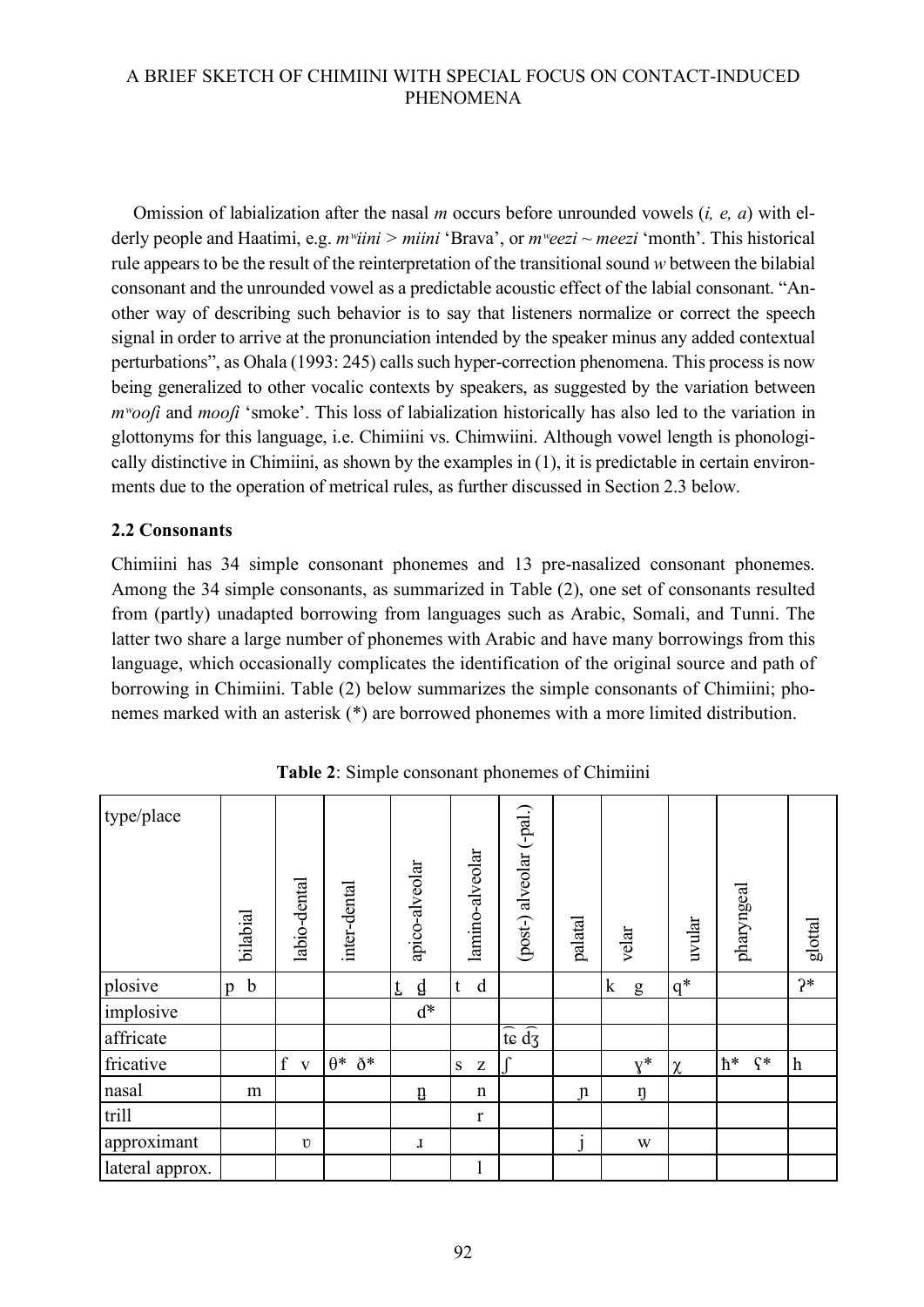When comparing this inventory with earlier studies such as Kisseberth  $\&$  Abasheikh (2004), a number of differences can be identified. Their bilabial *β* is considered here an allophonic realization of intervocalic /b/, as in *baabe* ~ [βáːβὲ] (also pronounced as [váːvὲ] 'my father'), where the intervocalic /b/ has been weakened, with a subsequent regressive assimilation of the initial /b/. This parallels southern varieties of Somali (Saeed 1999: 8-9), where intervocalic stops tend to be weakened and changed into fricatives or approximants.<sup>3</sup> There is significant variation for /ʋ/, as in [lbáʋà] (mostly for Bida and the Wa'ili lineage of the Bida as well as for some Haatimi), [lbáβà] (mostly Haatimi), or [lbáwà] 'wing'.

The distinction between apico-alveolar and lamino-alveolar consonants in Chimiini is wellestablished for plosives and pre-nasalized stops, but rare (and probably limited to only a small number of speakers) for nasals:

|     | Apico-alveolar     | Lamino-alveolar                   |
|-----|--------------------|-----------------------------------|
| (2) | ftombi 'canoe'     | ftumbi 'small digging/excavation' |
|     | mtúungi 'composer' | mtuungi '(clay) pot'              |
|     | nța 'candle'       | nta 'point (of a knife)'          |
|     | nde 'long'         | nde 'outside'                     |
|     | nuumba 'house'     | nuumba 'create me'                |

Kisseberth & Abasheikh (2004) describe the lamino-alveolar set as dental, and the apico-alveolar set as coronal. Based on the realization by our consultants, the salient differences between the (pre-nasalized) stops in fact is not a difference in dentality but in the point of contact of the tongue, using either the tip or the blade<sup>4</sup>. The lamino-alveolar plosives  $/t$  and  $/d$  can indeed be realized with the tongue making contact with the teeth. This dental realization, however, is optional and is dependent on the speaker as well as the phonetic environment, according to our information. Since both Somali and Tunni realize these plosives as dentals [t̪] and [d̪] (Saeed 1999: 8-9; Tosco 1997: 17), this optional dentality may be a feature of language contact. In the present contribution, these lamino-alveolar stops are represented as *t*, *d*, *nt*, and *nd*, whereas the apico-alveolar set are represented by a subscript (*t̺*, *nt̺*, and *nd̺*); this latter subscript should not be confused with the dental subscript \_used by Kisseberth  $\&$  Abasheikh (2004), which represents an optional feature of the lamino-alveolar set in the current study.

Most speakers realize voiced apico-alveolar stops in Chimiini with a strong fricativization (or retroflexed rhotacization) as secondary articulation, in particular after nasals, e.g*.* /muund̺a/  $\rightarrow$  [múːn͡d̪ʲà]. This is also a feature of northern Swahili dialects; see Nurse & Hinnebusch

 <sup>3</sup> The same intervocalic weakening may also have led to the loss of the velar stop *\*g*, as in the word for 'leg',  $ku\text{-}u\text{-}u\left(\frac{u}{v}\right)$  *ku-u*<sub>*xu*</sub> (< *\*mu-gudu*), as pointed out by Nurse & Hinnebusch (1993: 107-108).

<sup>&</sup>lt;sup>4</sup> This analysis is based on discussions and articulatory experiments with language consultants as well as a descriptive phonetical process based on intro-spective perception, however no laboratory measurements could be conducted.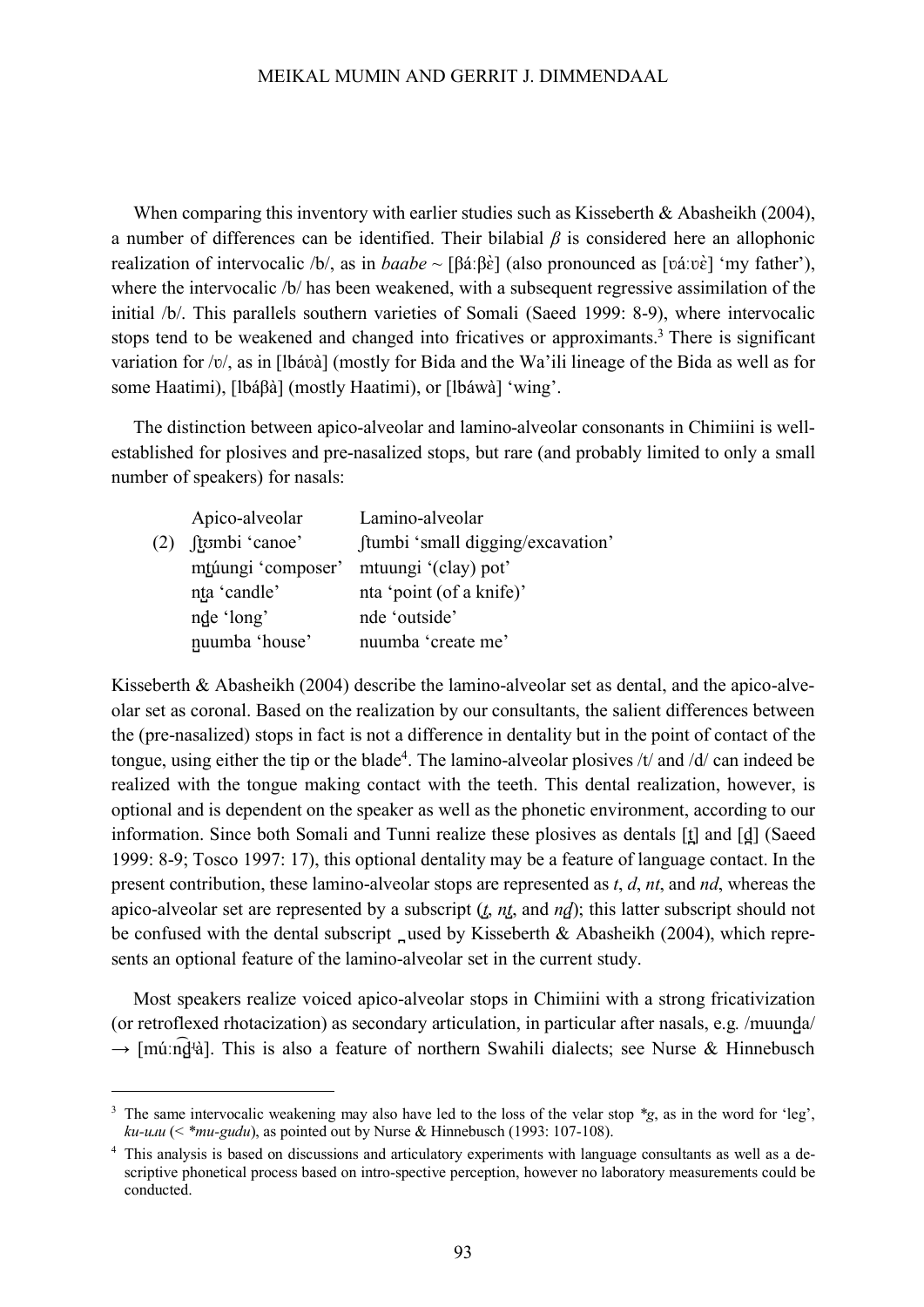[1993: 234]. The corresponding voiceless apico-alveolar stop may also be realized with strong aspiration, e.g. /ˈnt̪át̪u/ → [nt̪ʰát̪ʲù] 'three'. As shown by this example, rhotacization may also occur with the voiceless apico-alveolar stop. Interestingly, Chimiini shares this phonetic realization rule for apico-alveolar stops with Shinghazidja (see Lafon [1988] for a description) and the Amu dialect of Swahili (Derek Nurse, p.c.). The affricates  $\hat{t}\hat{\epsilon}$  and  $\hat{d}\hat{f}$  structurally fill the slot for palatal stops.

The approximant / $\lambda$ / (rendered as plain *l* in the data presented by Kisseberth & Abasheikh 2004) is in structural opposition with /l/ (rendered as underlined *ḻ* in the representation used by Kisseberth & Abasheikh [2004]). In addition, there is a trill, /r/.

The consonants /θ/, /ð/, /ɗ/ (represented as *dh* in corresponding Somali examples, where it tends to be realized as a retroflex or glottalized consonant depending on the dialect),  $/\gamma$  (represented as *g* in Arabic examples), /q/, and intervocalic /?/ are primarily associated with the influx of Somali, Tunni, and Arabic loanwords (the Arabic borrowings sometimes having been borrowed via Somali and Tunni).

| (3) | ðulmu           | $\leq$ Arabic <i>zulm</i>                         | deceit'           |
|-----|-----------------|---------------------------------------------------|-------------------|
|     | dayaara         | < Somali dhegala'                                 | deaf <sup>*</sup> |
|     |                 | qaaði ~ $\gamma$ áaði < Arabic $q\bar{q}d\bar{l}$ | 'judge'           |
|     | yaali           | $\langle$ Arabic <i>galī</i>                      | 'expensive'       |
|     | <i>x</i> saaida | $\leq$ Arabic sã 'ada ('he helped')               | 'to help'         |

For some speakers (mostly Wa-arabu wa Miini and some Bida), *ʕ* (represented as *c* in the Somali orthography and as *ʿ* in Arabic examples*)* and *ħ* (represented as *x* in Somali and as *ḥ* in Arabic examples) are phonologically distinct from the glottal stop *ʔ* (which is only represented intervocalically in our transcription) and *h* for some speakers, whereas for others these are free variants, e.g.  $[\delta \delta S$ *i*:fù] ~  $[\delta \delta \delta T$ *i*:fù] (from Somali *daciif* or Arabic *da*  $[\bar{\tau}^5]$  'weak', [huzni] ~ [hʊzni] (Arabic *huzn*) 'sorrow'.

Intervocalically, consonants may be simple or geminated, but the latter can only be preceded by short vowels.

(4) huuri 'sweat' hurri 'free'

<sup>&</sup>lt;sup>5</sup> We express our thanks to an anonymous peer reviewer, who informed us that many Yemeni and Omani dialects have  $\left[\delta^{\varsigma}\right]$ *a*  $\bar{t}$ *f* for this word.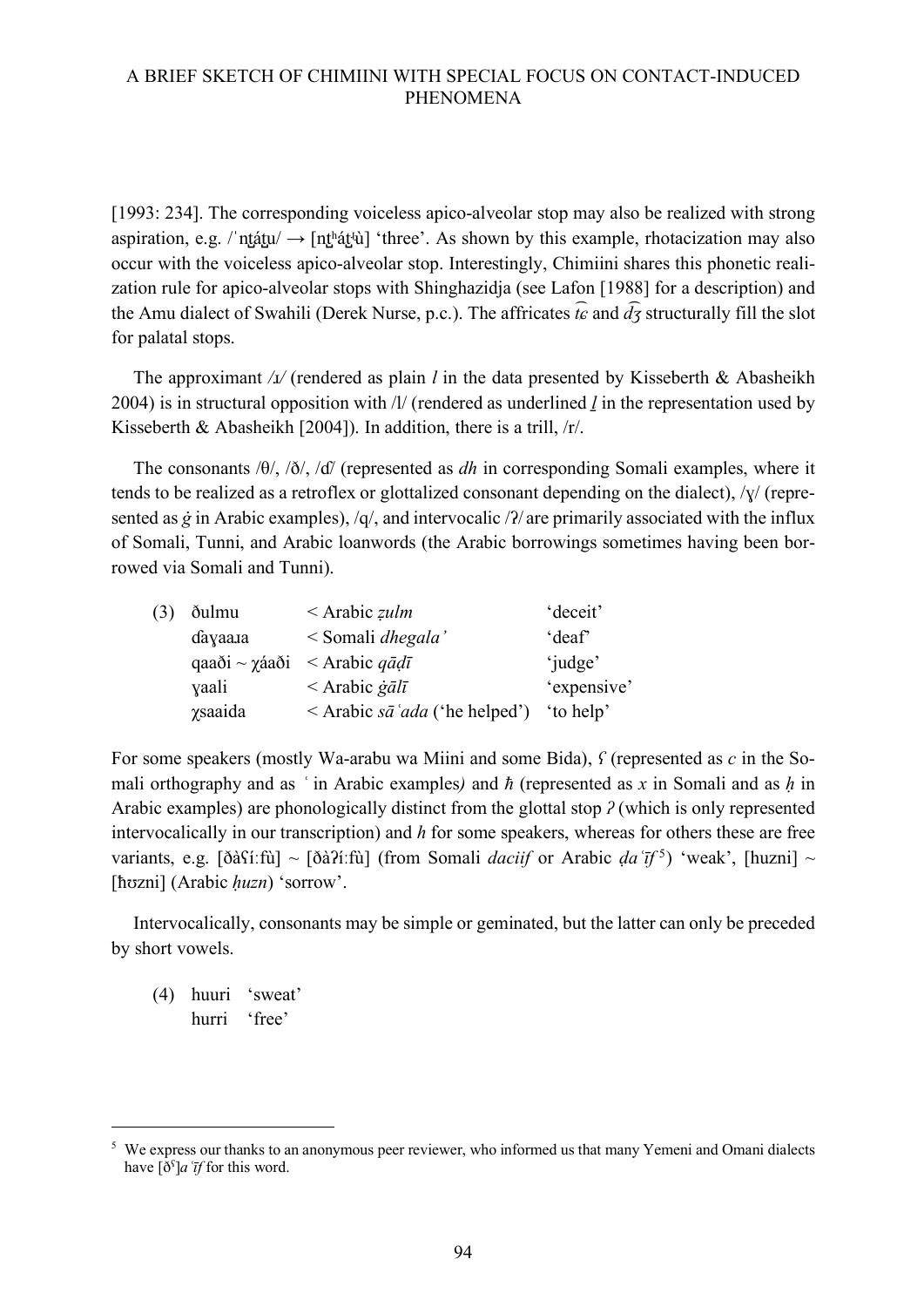In addition, sequences of (non-homorganic) nasal plus obstruent may occur intervocalically as well as word-initially. Some examples:

(5) mkono 'hand, arm' humkina 'possibly' mnaazi 'coconut tree' dumna 'game of Domino' mpuund̺a 'donkey' teampa 'stamp, trademark' mraadi 'goal, purpose' amri 'order, command'

These latter sequences contrast with sequences involving nasals with the same point of articulation as the following consonant. This nasal is written as *n* in the present study except before bilabial stops, where it is written as *m*. However, all of these nasals are homorganic.

| type/place  | bilabial |    | labio-<br>dental | apico- | alveolar | lamino-<br>alveolar |                    | palatal | velar |    |
|-------------|----------|----|------------------|--------|----------|---------------------|--------------------|---------|-------|----|
| plosive     | mb       | mp |                  | nt     | nd       | nt                  | nd                 |         | nk    | ng |
| affricate   |          |    |                  |        |          |                     | $n\widehat{d}_{3}$ |         |       |    |
| fricative   |          |    | nf               | ns     | nz       |                     |                    |         |       |    |
| approximant |          |    |                  |        |          |                     |                    | n1      |       |    |

**Table 3:** Homorganic C<sub>1</sub>C<sub>2</sub> sequences in Chimiini (see also ex. 6)

| (6) | mbu       | 'mosquito'    | kiimba                               | 'to sing'            |
|-----|-----------|---------------|--------------------------------------|----------------------|
|     | mpaampa   | 'shark'       | tcampa                               | 'stamp, trademark'   |
|     | nfuje     | 'monkey'      | siinfa                               | 'shark oil'          |
|     | ntiini    | 'down'        | muunti                               | 'daylight'           |
|     | nde       | 'outside'     | γsoonda                              | 'to suck'            |
|     | ndzeema   | 'good'        | $mu$ und $\overline{3}$ o            | 'type of insect'     |
|     | nto       | 'very much'   | muuntu                               | 'person'             |
|     | nde       | 'long'        | kuniinda                             | 'to wait'            |
|     | nsi       | 'fish'        | <b><i><u></u></i></b> <i>x</i> aansa | 'especially'         |
|     | nzi       | 'house fly'   | magoroonzi                           | 'snore(s)'           |
|     | nkara     | 'crab'        | inkaari                              | 'curse'              |
|     | ngoroonzi | $'(a)$ snore' | lpaanga                              | 'sword'              |
|     | njaanja   | 'tomato'      | ibanja                               | 'open (outer) space' |
|     |           |               |                                      |                      |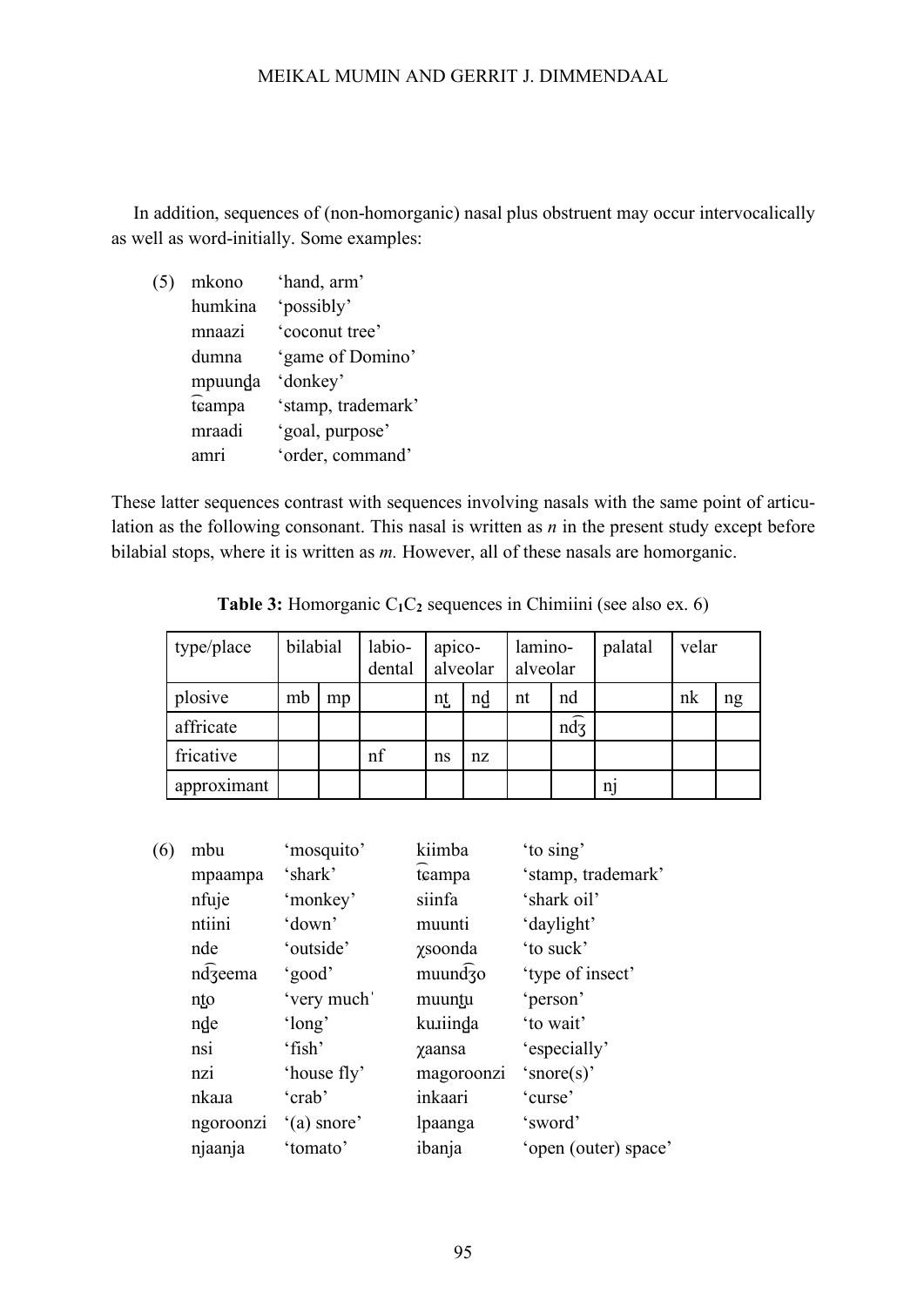Word-initially, additional clusters are possible in Chimiini as a result of a historical process of vowel removal before voiceless obstruents (aphaeresis), more specifically before *p, f, s, t, t̺,*   $\widehat{t_{\epsilon}}$ , *f*, *k*. This occurs systematically in the case of infinitive marking, for example:  $ku \rightarrow \chi$ , e.g. *χ-pata* 'to find/get', *χ-t͡εiimbi.ia* 'to run away', *χ-tiinda* 'to cut', *χ-t̪apika* 'to vomit', *χ-siifa* 'to praise'. Consonantal allomorphs of class 7 (*t ͡ɕi-/ʃ-*) and 8 (*zi-/s-*) result in additional clusters, which will be illustrated in the discussion of noun classes below.

In addition to these, Chimiini has also integrated a large number of (unaltered) clusters in borrowed lexemes, mostly taken from Arabic, Somali or Tunni, and occasionally from English, Italian and Farsi (Persian). These involve sequences of obstruents or sequences of sonorants plus obstruents.

| (7) | iðni             | $\leq$ Arabic <i>zulm</i>               | 'permission, sanction'                     |
|-----|------------------|-----------------------------------------|--------------------------------------------|
|     | maðhabu          | $\leq$ Arabic <i>madhab</i>             | 'religious school of Islam'                |
|     | mafyuuli         | $\langle$ Arabic <i>mašgūl</i>          | 'busy'                                     |
|     | ahdi             | $\leq$ Arabic <i>'ahd</i> '             | 'promise'                                  |
|     | mahkama          | $\leq$ Arabic <i>mahkama</i>            | 'tribunal'                                 |
|     | waxti            | $\leq$ Arabic waqt                      | 'time'                                     |
|     | altente          | $\leq$ Italian <i>aiutante</i> 'helper' | 'driver'                                   |
|     | huzni            | $\leq$ Arabic <i>huzn</i>               | 'sorrow'                                   |
|     | <i>i</i> -baaldi | < Somali <i>baaldi</i>                  | 'bucket'                                   |
|     | sarbi            | < Somali serbi                          | 'stick (especially used to beat students)' |
|     | sharti           | $\leq$ Arabic <i>šart</i>               | 'condition, stipulation'                   |
|     |                  |                                         |                                            |

#### **2.3 The prosodic system**

The pitch-accent system of Chimiini has been discussed extensively in a series of articles by Kisseberth (e.g. 2010) and Kisseberth & Abasheikh (e.g. 2011), where it is argued that "[a]ccent falls on the final vowel in certain morphosyntactic contexts, otherwise on the penult. This accent is phrasal in nature: it is the final or penult vowel in the last word in the phrase that bears accent" (Kisseberth & Abasheikh 2011: 1987).

This claim is confirmed by our corpus. However, we prefer not to treat tonal accent in Chimiini as an entirely phrasal phenomenon. Whereas the prosodic structure of words and the prosodic structure of phrases in Mwiini both express relative prominence, tonal prominence within words is to be understood in terms of foot structure, while phrasal prosody is to be understood in terms of phonological phrasing and the distribution of pitch accents, as further discussed below.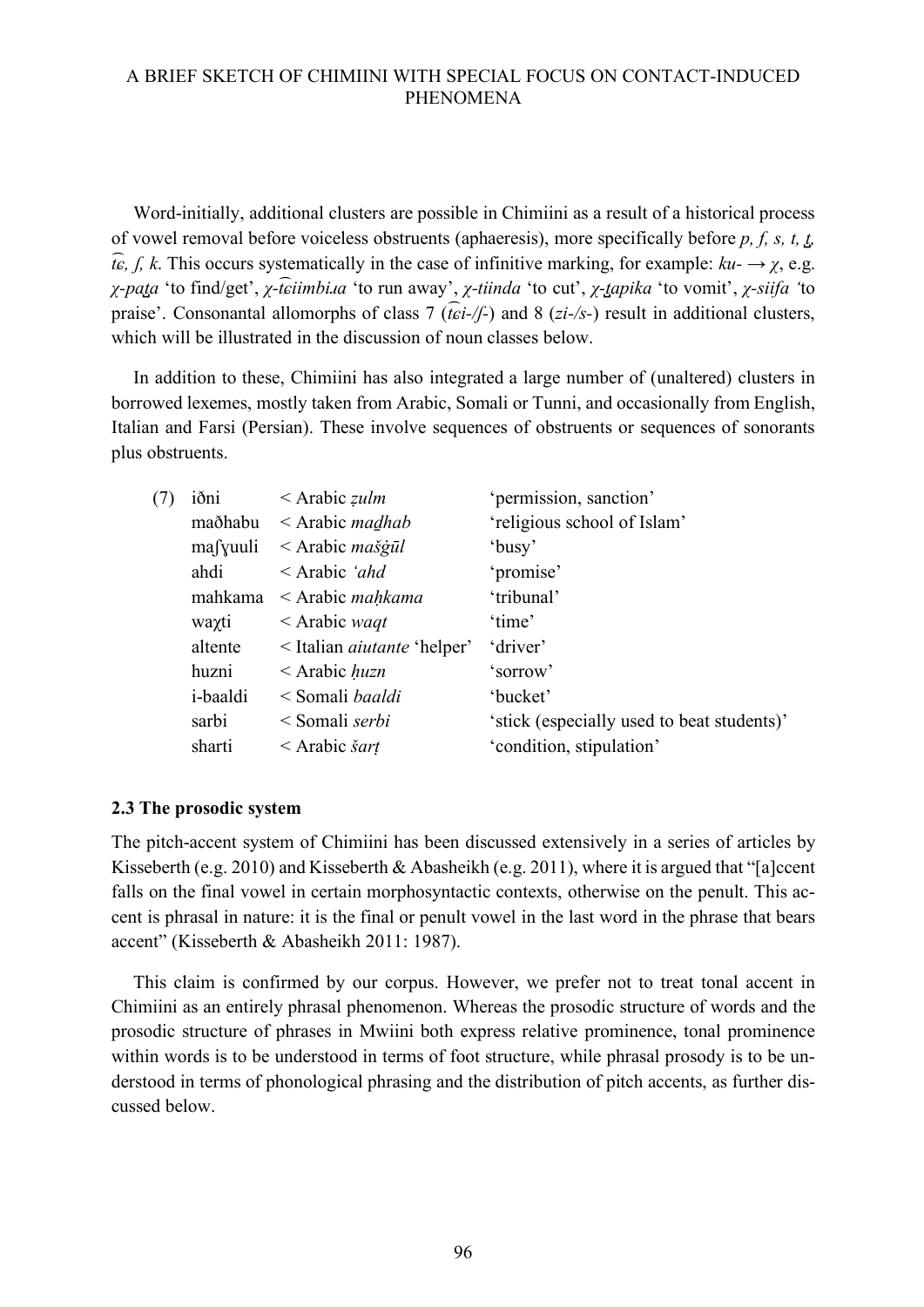While there is a tendency for long vowels in words to carry the tonal accent, there are numerous exceptions where vocalic length occurs in the syllable which does *not* bear the tonal accent, as in nouns like *ikoofíja* 'hat', *saambávu* 'lungs', or verbs with perfect formation such as *taanz-íɹe* < *χ-táanda* 'to insult'.

Chimiini allows for one high peak per word, unless specific enclitics carrying their own pitch accent are added. Penultimate accent presents the default case both at the word level and at the phrasal level. The tonal accent may also be assigned to monomoraic words, whereby the initial nasal in Chimiini does not count as a moraic unit, contrary to Standard Swahili, where the nasal becomes a segment carrying stress, thereby creating a bimoraic foot, as illustrated in example (8). Note that in our data the tonal accent is generally realized as high-low or falling when such monomoraic words occur in isolation.

| (8) Chimiini |                    | Swahili    |           |
|--------------|--------------------|------------|-----------|
| ntí          | [ntî] <i>n</i> chi |            | 'country' |
| mbá          |                    | [mbâ] mbwa | $'$ dog'  |

Next to a change in pitch, pitch accents in Chimiini are also characterized by other features of prominence, such as increased loudness and greater duration<sup>6</sup>. In isolation, disyllabic and trisyllabic words receive penultimate accent, which is marked by a high tone in all major word classes, as shown in  $(9)$ ,  $(10)$  and  $(11)$ .

| (9)  | údze                                | $[24\sqrt{3}\epsilon]$                                                                                | 'that (class 1)'                                                          |
|------|-------------------------------------|-------------------------------------------------------------------------------------------------------|---------------------------------------------------------------------------|
|      | hábba                               | [hab:à]                                                                                               | 'few'                                                                     |
|      | kúu-ja                              | $\lceil$ kú:jà]                                                                                       | 'to come'                                                                 |
| (10) | daa?ímu                             | $minb$ i $[m]$ : $m$ $i$<br>kurúuda [kùrúːda] 'return'<br>$\lceil d\hat{a} \rceil$ ?ím $\hat{\sigma}$ | $'$ boy'<br>wa-kúnu [wàkúnù] 'large, big (for class 2 nouns)'<br>'always' |
|      | $(11)$ *ta-ku-kássa<br>FUT-INF-hear | '(S) he will hear (it).'                                                                              | $\rightarrow$ ta-γ-kássa<br>FUT-INF-hear                                  |

 <sup>6</sup> This analysis is based on the authors' perception and judgement, as well as single ad-hoc acoustic measurements, however no systematic measurements across a corpus were conducted.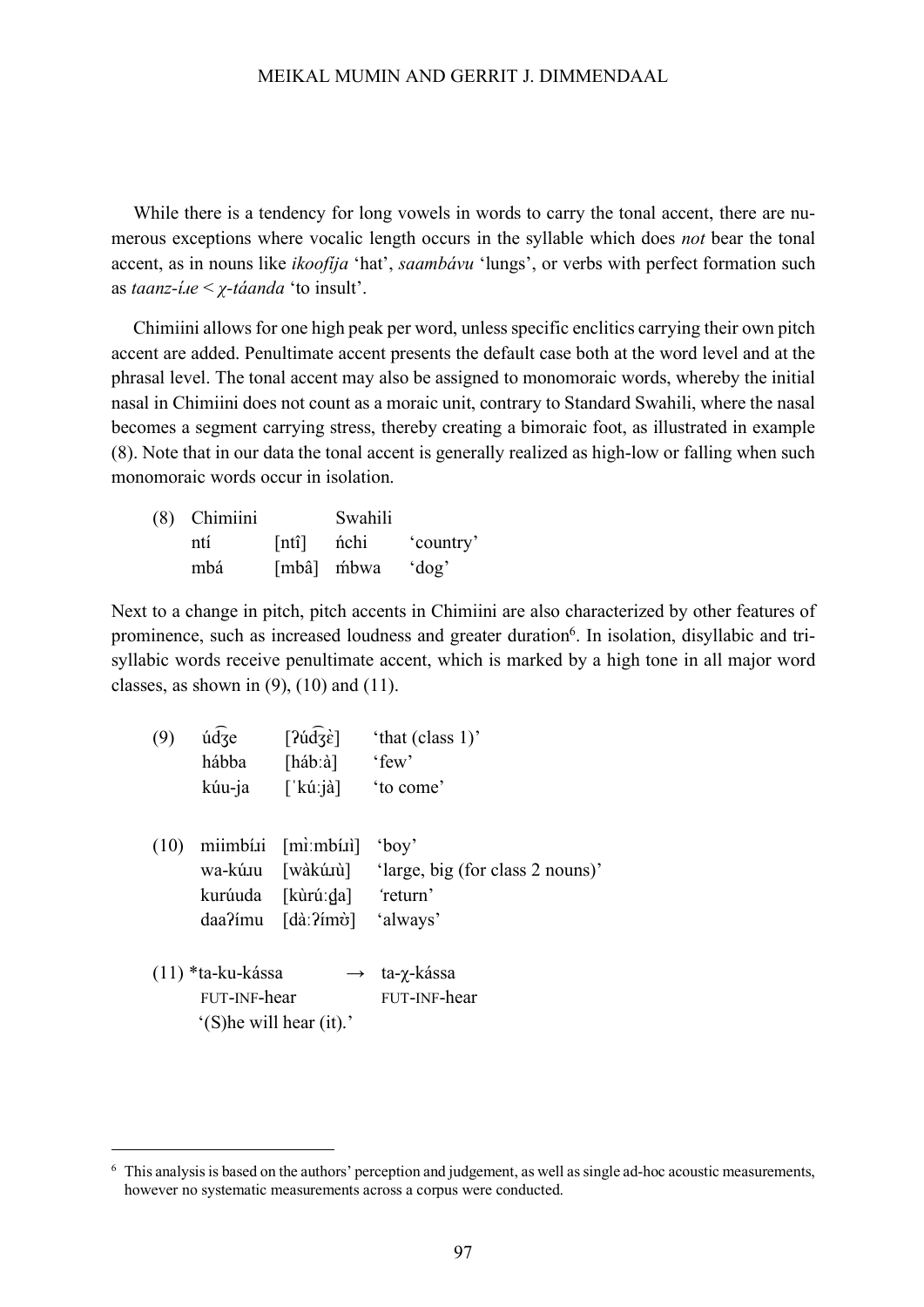Kisseberth & Abasheikh (2011) argue that accent assignment in Chimiini is phrasal in nature. The first piece of evidence comes from encliticized morphemes, which affect the assignment of tone accent, as in the following example:

| $(12)$ ú-so | $\rightarrow$ u-sóo=v-a                |
|-------------|----------------------------------------|
| 14-face     | 14-face=14- $\text{POSS}_{1\text{SG}}$ |
| 'face'      | 'my face'                              |

According to Kisseberth & Abasheikh (2011: 1990-1992), the accent falls on the final syllable in the following morphosyntactic contexts:

- 1. first and second person subject verbs in the present and past tenses;
- 2. a relative verb in all tenses;
- 3. conditional verbs with the prefix *ka-*;
- 4. negative imperative verbs;
- 5. complements following the conjunction *na*.

In our data, additional morphosyntactic contexts occur which demand final accent assignment, e.g. with possessive marking of certain kinship terms, e.g. *jaajâ* 'my aunt'. Such final syllables carrying a falling tone can be preceded by a syllable featuring a long vowel, such as *fakeetê* 'you (sg.) ran'.

Prosodic boundaries may occur between subject and predicate (in non-verbal constructions) or verb, between main verb and complement phrase, or between topic and main predications. Kisseberth & Abasheikh (2011: 1999) claim that these phonological phrases (separated by a slash in the cited examples) are not necessarily syntactic phrases. But this would seem to depend on one's concept of syntax. Kisseberth & Abasheikh (2011: 2005-2007) provide an interesting discussion of the role played by pitch accent in focus marking, for example. When the verb carries focus, it constitutes an independent phonological phrase separated prosodically from a following object complement or prepositional phrase. The following examples are from Kissebirth & Abasheikh (2011: 2002):

- (13a) nt̺a-k-éend̺a numbáa=ni NEG.SP1-INF-go 9.home=LOC '(s)he did not go home'
- (13b) nt̺a-k-end̺a numbáa=ni NEG.SP1-INF-go 9.home=LOC '(s)he did not go *home* (i.e. (s)he went somewhere else, not home)'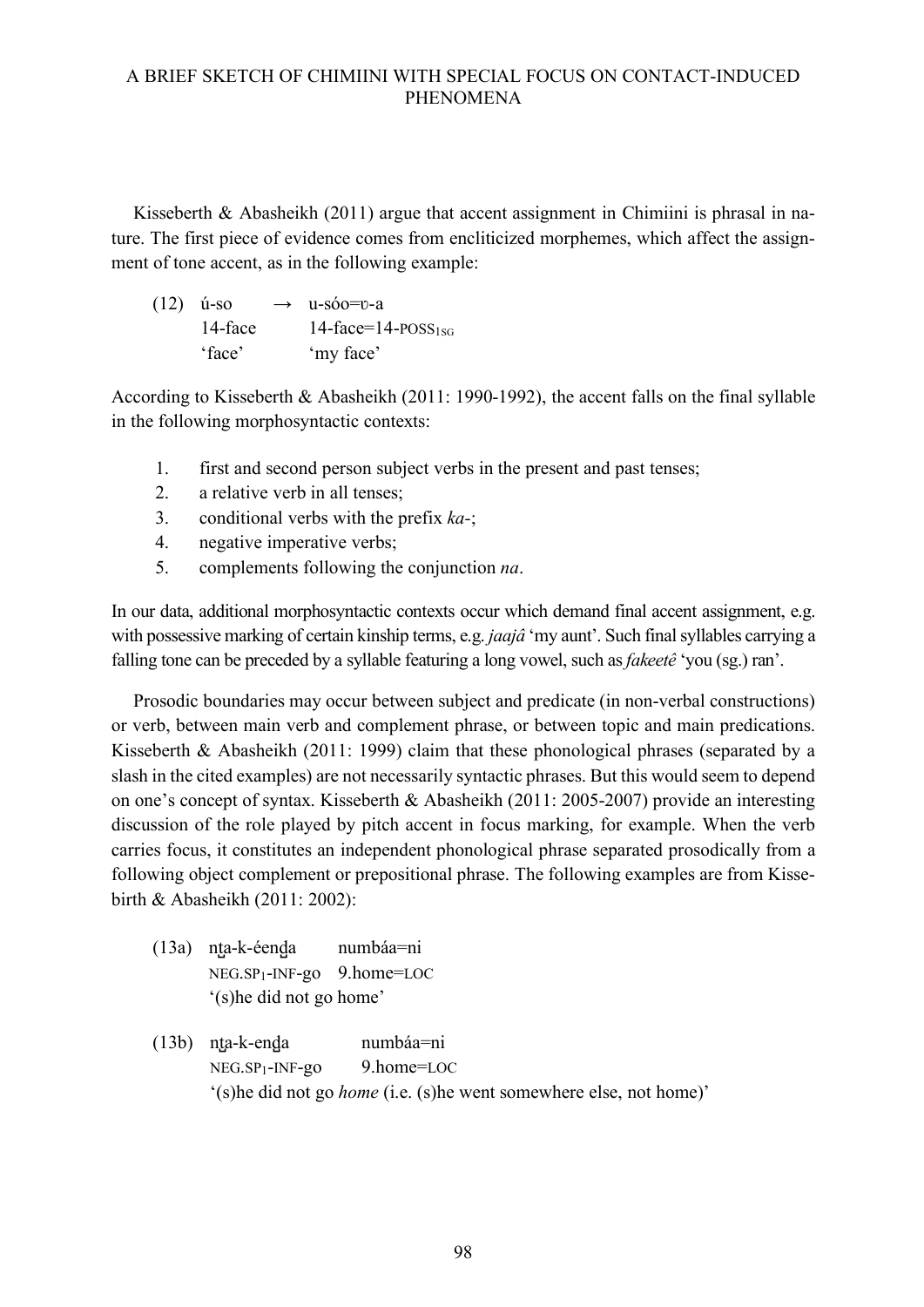By claiming that these constructions are syntactically identical, the conclusion is indeed that phonological phrases do not necessarily correspond to syntactic phrases. But the Chimiini data strongly suggest that grammatically these constructions are *not* identical. The referring expressions (here the verb and the locative complement) perform different roles in terms of the syntactic model proposed by Van Valin & LaPolla (1997), where it is observed that "topic" and "focus" are the two primary information statuses that referring expressions may have in an utterance. The locative complement in example (13b) carries (contrastive) focus, whereas (13a) is a thetical (rather than a categorical) statement where no constituent is selected for topic or focus. In other words, the configurations in (13a) and (13b) are controlled by semantics, not by syntax.

Historically, these alternations presumably are reflexes of the conjoint/disjoint distinction elsewhere in Bantu. In a recent study, van der Wal (2017: 15) points out that "[t]he conjoint/disjoint alternation is an alternation between verb forms that are formally distinguishable, that are associated with an information-structural difference in the interpretation of verb and/or following element and of which one form is not allowed in sentence-final position." This also applies to Mwiini; while the verb form in (14a) can occur in sentence-final position (expressing 'you don't have it'), the form in (14b) cannot.

| (14a) | we                  | nțu-naa-z-ó                                 | peesa   |
|-------|---------------------|---------------------------------------------|---------|
|       | PRON <sub>2SG</sub> | NEG.HAB.SP <sub>2sG</sub> -be with-OP9-POSS | 9.money |
|       |                     | 'You don't have the money.'                 |         |
| (14b) | we                  | ntu-na                                      | péesa   |
|       | PRON <sub>2SG</sub> | NEG.HAB.SP <sub>2SG</sub> -be_with          | 9.money |
|       |                     | 'You don't have money.'                     |         |

#### **3. Nouns and noun phrases**

#### **3.1 Noun classes**

Chimiini has retained most of the noun classes reconstructed for Proto-Bantu, including the distinction between classes 11 and 14. The class 15 prefix*, ku-/k-/χ*-, is only used to form infinitives. Reflexes of the locative classes 16, 17, and 18 are also found, albeit in a remnant form, as illustrated below. Noun classes and the concordance markers indicating agreement on dependent categories as well as cross-referencing on the verb are summarized in Table (4). In this table, LOC represents agreement markers on locative copulas, which are also discussed below.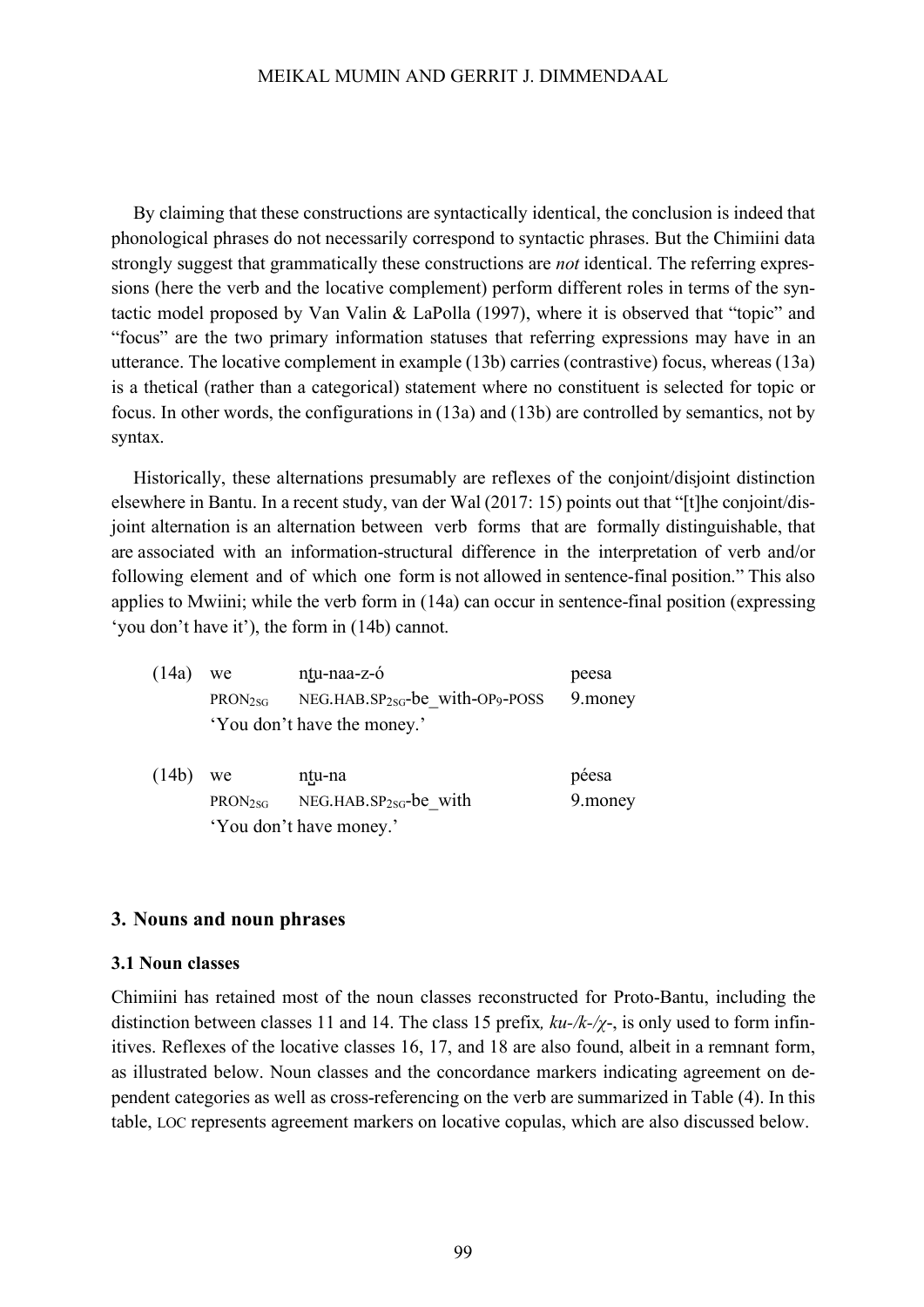| $\sum_{i=1}^{n}$ | On nouns                                                                 | concordance markers<br>On possessives | On adjectives                             | On demonstratives                  | On numerals            | On locatives           | On verbs as subjects                                                                       | On verbs as objects                                                                                   |
|------------------|--------------------------------------------------------------------------|---------------------------------------|-------------------------------------------|------------------------------------|------------------------|------------------------|--------------------------------------------------------------------------------------------|-------------------------------------------------------------------------------------------------------|
| $\mathbf{1}$     | $mu - \sim m$ -                                                          | $-W-$                                 | m-                                        | $-1-$                              | ø-                     | u-                     | Ø-                                                                                         | m-                                                                                                    |
| $\overline{2}$   | $wa - \sim w$                                                            | $-W-$                                 | $wa - \sim w$                             | $-W-$                              | wa-                    | wa-                    | $wa - \sim w$                                                                              | wa-                                                                                                   |
| $\mathfrak{Z}$   | $mu - \sim m$ -                                                          | $-W-$                                 | $m-$                                      | -j-                                | Ø-                     | $u-$                   | u- $\sim \varnothing$ -                                                                    | $-7$                                                                                                  |
| $\overline{4}$   | mi-                                                                      | -j-                                   | $mi - m$                                  | $-j-$                              | mi-                    | ja-                    | $ja - \sim j$ -                                                                            | $[a - \sim]$ -                                                                                        |
| 5                | $i - \infty \emptyset \sim  i -   -i -$                                  |                                       | $i - \sim i -$                            | $-j-$                              | $i-$                   | $ii - \sim ii -$       | $i - \infty$ $\emptyset$                                                                   | $i - \sim i$                                                                                          |
| 6                | ma-                                                                      | $-i-$                                 | ma- $\sim$ m-                             | $-i-$                              | ma-                    | $ja-$                  | $ja - j$ -                                                                                 | $ja - j$ -                                                                                            |
| $\boldsymbol{7}$ | $\widehat{\mathfrak{t}\mathfrak{e}}$ - $\sim$ $\widehat{\mathfrak{f}}$ - | $-\widehat{t}\widehat{c}$ -           | $\widehat{\text{tei}} - \underline{\int}$ | $-\widehat{\mathrm{tc}}$           | $\widehat{\text{tri}}$ | $\widehat{\text{tri}}$ | $\widehat{\mathfrak{t}\mathfrak{e}}$ - ~ $\widehat{\mathfrak{t}\mathfrak{e}}$ - ~ $\int$ - | $\widehat{\text{t}}\widehat{\text{c}}$ i- $\sim \widehat{\text{t}}\widehat{\text{c}}$ - $\sim \int$ - |
| 8                | $zi$ - $\sim$ S-                                                         | -Z-                                   | $zi$ - $\sim$ S-                          | -Z-                                | zi-                    | zi-                    | $\overline{z}$ i- ~ $\overline{z}$ - ~ S-                                                  | $\overline{\text{zi}}$ - $\sim$ Z- $\sim$ S-                                                          |
| 9                | $N - \varphi$                                                            | $-i-$                                 | $N - \varphi - \neg i$ -                  | $-i-$                              | Ø-                     | $ii-$                  | $i - \sim i - \varphi$                                                                     | $i - \sim i - \varphi$                                                                                |
| 10               | $N - \emptyset$                                                          | $-Z-$                                 | $zi - \sim s$                             | $-Z-$                              | $N-$                   | zi-                    | $Z1 - \sim Z - \sim S -$                                                                   | $\overline{z}$ i- ~ $\overline{z}$ - ~ $\overline{s}$ -                                               |
| 11               | $\vert$ -                                                                | -l-                                   | l-                                        | -1-                                | $\mathbf{1}$           | $li-$                  | $\mathbf{1}$                                                                               | $\mathbf{1}$                                                                                          |
| 14               | $u-$                                                                     | $-W-$                                 | $m-$                                      | $-1$ - $\sim$ -W- $-$ <sup>8</sup> |                        | $vii - \sim u$         | $-7$                                                                                       | $-7$                                                                                                  |

**Table 4**: Noun classes and agreement markers in Chimiini

The following examples illustrate the most common singular (singulative) and plural (collective) alternations.

- (15) Class 1/2 mu-ke wa-ke 'woman/women' m-aana w-aana 'child/children' mu-bd ͡ʒaana wa-bd ͡ʒaana 'boy(s)'
- (16) Class 3/4  $mu-tj$   $mi-tj$   $'tree(s)'$ m-kono mi-kono 'arm(s)'
- (17) Class 5/6 i-d ͡ʒiwe ma-d ͡ʒiwe 'stone(s)' ∅-ina ma-ʔina 'name(s)'

 <sup>7</sup> Not attested in our corpus.

<sup>&</sup>lt;sup>8</sup> Not countable.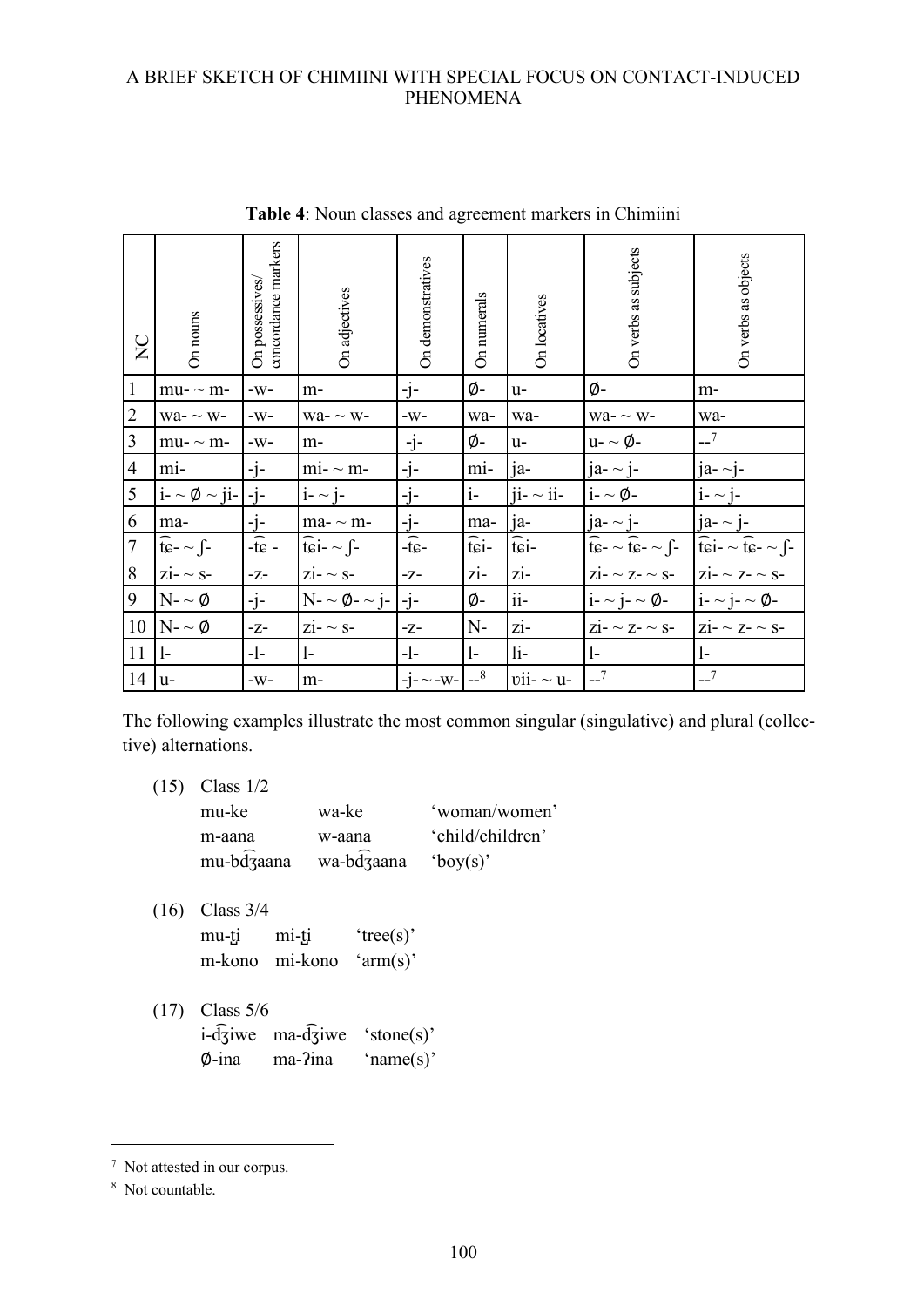Nouns borrowed from Arabic or Somali with an initial  $\sqrt{d_3}$  are allocated to class 5/6:

|  | $(18)$ i-d $\overline{3}$ araha ma-d $\overline{3}$ araha                         | 'wound(s)' (Arabic <i>jarh</i> ) |
|--|-----------------------------------------------------------------------------------|----------------------------------|
|  | $i$ - $\overline{d}$ $\overline{z}$ ilibu ma- $\overline{d}$ $\overline{z}$ ilibu | 'knee(s)' (Somali <i>jilib</i> ) |

| (19) | Class $7/8$ |          |             |
|------|-------------|----------|-------------|
|      | tci-raatu   | zi-raatu | 'shoe(s)'   |
|      | tc-uura     | z-uura   | 'frog(s)'   |
|      | f-kapu      | s-kapu   | 'basket(s)' |

| $(20)$ Class $9/10$ |          |                 |
|---------------------|----------|-----------------|
| $n-z1$              | $n-z1$   | 'fly/flies'     |
| m-pula              | m-pula   | 'nose $(s)$ '   |
| siindanu            | siindanu | 'needle $(s)$ ' |

Class 9/10 nouns that feature an onset with a voiceless plosive are systematically aspirated. Where this onset is a labial or velar voiceless plosive, this aspiration is frequently mutated into a nasal release, e.g. [ˌn̥kʰàːˈm͡báɪà] 'ropes', and labials in particular remain unreleased, e.g. ['m̥pʰóɹà] 'nose'.

(21) Class 11/10 l-paanga m-paanga 'sword(s)'  $l$ -imi nd
imi 'tongue(s)'

Class 14 nouns tend to refer to abstract concepts (e.g. *u-suura '*beauty') or masses (e.g. *u-nga* 'flour') and usually lack a corresponding plural. Occasionally a corresponding plural is found in class 6:

 $(22)$  u-so ma- $2$ uso 'face(s)'

There is a marginal class pairing 5/4, whereby an allomorph *ji-* is employed to mark a singulative in class 5 and a collective noun in class 4.

(23) mi-ʃpa 'bones' ji-ʃpa 'bone' mii-no 'teeth jii-no 'tooth'

This conceptualization of number or mass is reminiscent of the transnumeral (general number) system with corresponding singulative marking in Cushitic (see Corbett [2000: 10-13] for a discussion).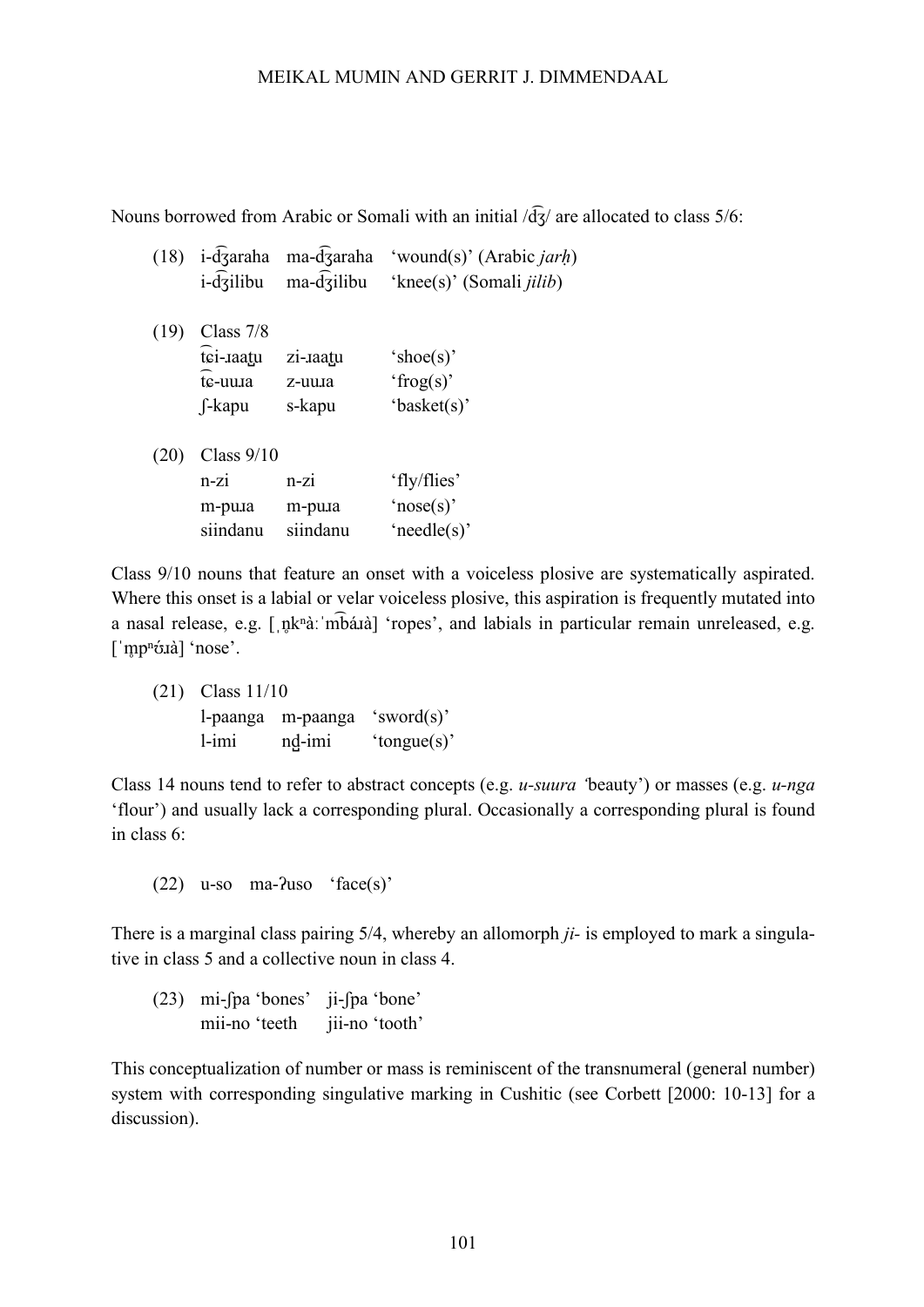Non-alternating nouns may occur in all classes except class 1/2.

(24) Class 3 mu-nu 'salt' Class 4 m-iiko 'kitchen' Class 5 i-ziwa 'milk' Class 6 ma-ne 'urine' Class 7 ͡ɕ-ai 'tea' Class 8 zi-ta 'war' Class 9 suukari 'sugar' Class 10  $\theta$ nd<sub>-ooto</sub> 'dream(s)' Class 11 l-baani 'incense' Class 14 u-nga 'flour'

Although Chimiini has retained the locative classes 16, 17, and 18 in a number of constructions, it does not feature locative markers on nouns, nominal modifiers, or verbs. This may be interpreted as a case of "negative borrowing", as such structural features are also absent from neighbouring non-Bantu languages. Classes 17 and 18 only occur as locative markers; *-ko* indicates a non-specific place, whereas *-mo* indicates an interior location.

- (25) mi nii-ko numbáa=ni PRON<sub>1SG</sub> SP<sub>1SG</sub>-COP.LOC<sub>17</sub> 9.house=LOC 'I'm at the house.'
- (26) mi nii-mo numbáa=ni PRON<sub>1SG</sub> SP<sub>1SG</sub>-COP.LOC<sub>18</sub> 9.house=LOC 'I'm in(side) the house.'

In the sociolect spoken by inhabitants of Baghdadi, and supposedly in the sociolect of Wa- 'Ooji, the class 16 locative morpheme *-po* seems to exist only in fixed constructions such as *apoo sapo* 'at that point/time' and *ka paapo* 'immediately', on locative copulas and demonstrative pronouns. In other speakers' varieties, these noun classes occur only in locational or adverbial deictics (in the sense of Diessel [2006]), which can be proximal, i.e. *apa* 'here', *oko* 'there', *omo* 'inside there', or distal, i.e. *apad* $\overline{g}e$  'there/a short time ago', *okud* $\overline{g}e$  '(over) there', *omud* $\overline{g}e$ *'*inside there'.

The noun *kuzimu* 'sky (place of the spirits)' contains a petrified locative noun class 17 marker *ku*-. However, synchronically it is treated as a class 9 noun, as shown by the agreement on the connective in the following example: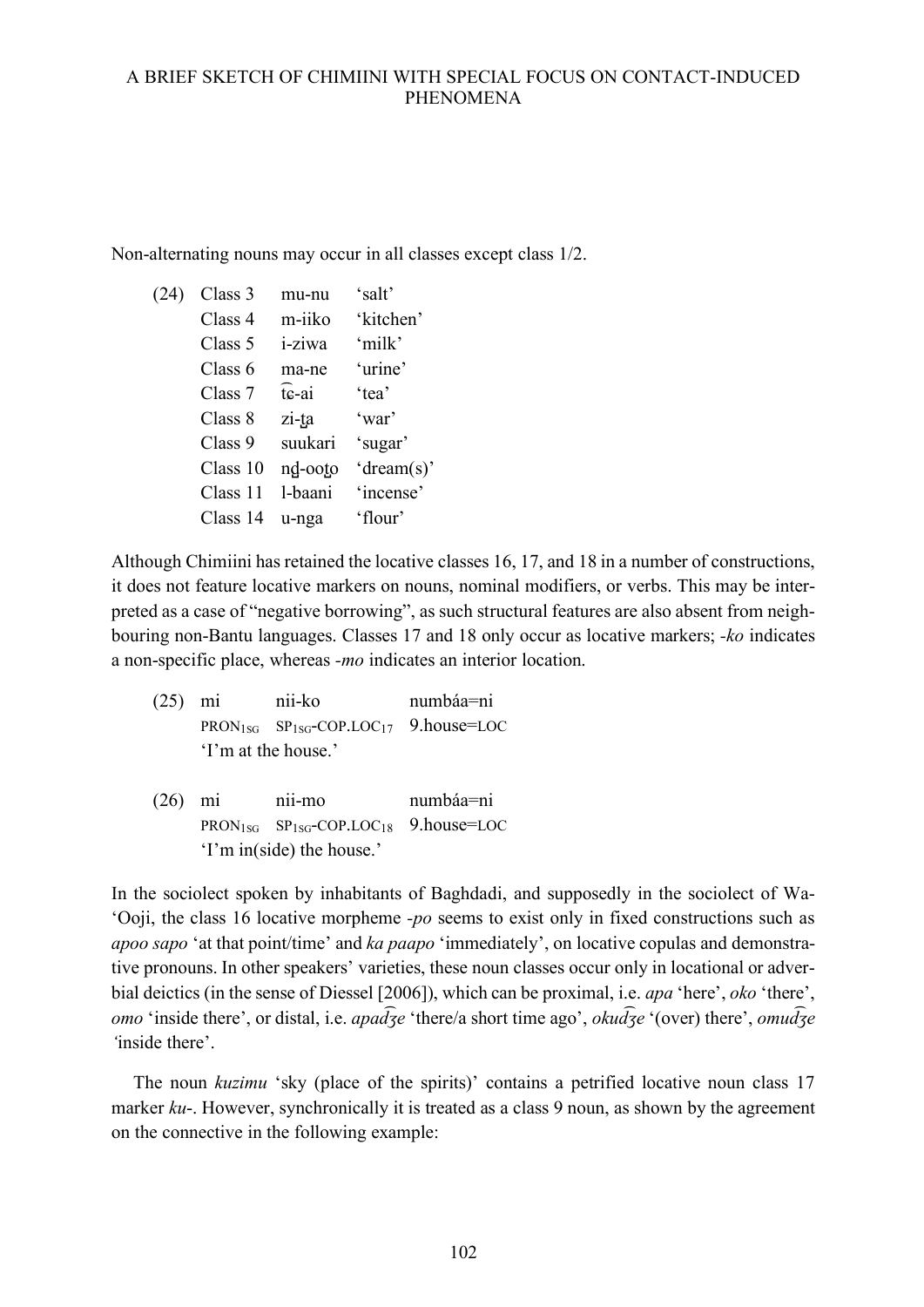(27) m-eene Ibraahimu kuzimu j-a sabba OP1-see.PRF Ibrahim sky 9-CON seven 'He saw Ibrahim in the seventh heaven.'

Augmentatives, which carry a pejorative connotation in Chimiini, are formed in classes 5/4:

(28) Singular Plural m-aana w-aana 'child/children' i-d ͡ʒaana mi-d ͡ʒaana 'bad or big child/children'

A class pairing 11/4 occurs if the noun inherently belongs to class 5/6.

(29) Singular Plural i-d ͡ʒaambi ma-d ͡ʒaambi 'mat(s)' l-d ͡ʒaambi mi-d ͡ʒaambi 'big mat(s)'

Diminutives are formed using classes 7/8.

(30) Singular Plural t ͡ɕi-d ͡ʒaana zi-d ͡ʒaana 'baby/babies'

On stems with a vocalic onset (such as -*aana* 'child' above), -*d ͡ʒ-* is inserted between the stem and the class marker. With monosyllabic stems, -*d ͡ʒi*- is inserted:

(31) Singular Plural mu-ke wa-ke 'woman/women' t ͡ɕi-d ͡ʒi-ke zi-d ͡ʒi-ke 'small woman/women'

Similarly,  $\sqrt{d_3}$  is inserted in the formation of the augmentative of monosyllabic stems or stems featuring a vocalic onset:

(32) Singular Plural i-d ͡ʒ-uumba mi-d ͡ʒ-uumba 'big house(s)'  $\widehat{\text{tei}}$ - $\widehat{\text{d}}$ -uumba 'little house(s)'

Occasionally, forms with and without the inserted  $\sqrt{d}$  are attested (possibly corresponding to a difference in meaning, i.e. involving evaluative morphology).

| $(33)$ tc-aana 'baby'                                        | $\widehat{\text{tri}}$ - $\widehat{\text{d}}$ -aana 'little child' |
|--------------------------------------------------------------|--------------------------------------------------------------------|
| tei-ke 'female/in the way of women' tei-dzi-ke 'small woman' |                                                                    |

Verb to noun derivation operates mainly using vocalic suffixes, including *-o*, *-i*, or more rarely *-e* and *-u*. Kisseberth & Abasheikh (2004) also present nominalizations featuring a suffix *-d ͡ʒi*, e.g. *muzaad ͡ʒi* 'seller' (*ibid.:* 479). However, examples of this suffix do not occur in our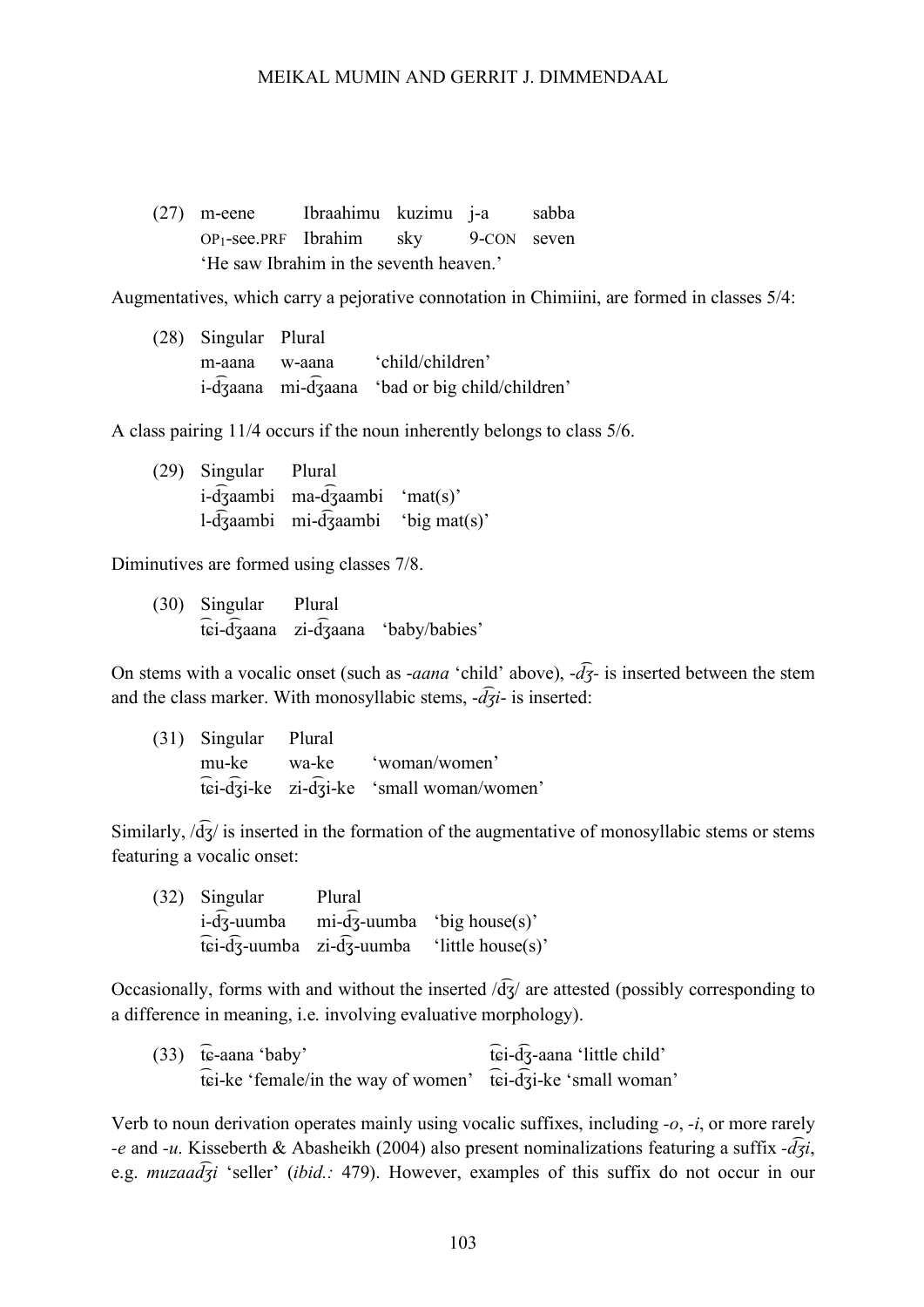database, nor are they recognized by consultants. In such cases speakers would use a construction containing *mene* 'owner, possessor of', e.g. *mene duka* 'shop keeper', which is a general strategy encountered where other nominalizations are impossible.

Heavy borrowing from Somali has resulted in the presence of at least four borrowed derivational suffixes on nouns, namely -ɹ*e* 'owing, possessing' (Somali *-le*), *-*ɹ*a* 'lacking, deprived of' (Somali *-la* ~ *-la'*), *-dara*, a privative or antonym marker for Somali feminine nouns (Somali  *dara* ~ *-darro*), and *-nimo*, denoting a quality or state (Somali *-nimo*) (Zorc & Osman 1993). However, there are also a number of examples where these are manifested on Somali loans where such combinations are not attested in standard Somali (parallel to the heavy borrowing from Latin or Greek in English, where affixes such as *de-* have led to the innovation of new forms such as *de-hydrate* or *de-compose*).

| $(34)$ id $\overline{3}$ inii-re | 'crazy'           | $\langle \alpha \cdot i \overline{d} \overline{\beta}$ <i>inni</i> 'ghost, spirit' ( $\langle$ Somali <i>jinni</i> and |
|----------------------------------|-------------------|------------------------------------------------------------------------------------------------------------------------|
|                                  |                   | Arabic ğinn)                                                                                                           |
| adabdara                         |                   | 'improper behaviour' < <i>adabu</i> '(fine) education, good manners,                                                   |
|                                  |                   | discipline' (via Somali edeb and Arabic                                                                                |
|                                  |                   | <i>adab</i> )                                                                                                          |
| dagaa-ra                         | deaf <sup>*</sup> | < Somali <i>dhegala</i> ' 'deaf' and <i>dheg</i> 'ear'                                                                 |
| aduwinimo 'enmity'               |                   | < aduwi 'enemy' (< Somali cadaawe and Ar-                                                                              |
|                                  |                   | abic $({\textdot} a d w)$                                                                                              |

Other types of nominal derivation, such as nominalization of verbs, are not discussed in the present text for reasons of space.

#### **3.2 Nominal modifiers**

Nominal modifiers tend to follow their heads in Chimiini, with the basic word order being Noun–Demonstrative–Quantifier–Adjective.

(35) n-umba izi m-biɹi m-pija zi-na-k-uz-oowa 10-house 10.DEMPROX 10-two 10-new SP10-PROG-INF-sell-PASS 'These two new houses are for sale.'

For some nominal modifiers, the word order may differ. While adjectives always follow the head, demonstratives can be placed before the head noun: Demonstratives must precede head nouns when the latter are modified by relative clauses, e.g. *úd ͡ʒe múunt̺ú waa síʃkoðeleeló hayaadiri* 'that guy of whom we spoke is ill'. However, speakers can also change the order for pragmatic reasons such as focus (e.g. *i-d ͡ʒe daχtari=jo n-kaɹi* 'that competent (lit. sharp) doctor of yours'). In addition, some quantifiers (but not all) must precede the head noun, for example *kulla* (*~killa*), as in *kulla nuumba* 'every house', or *hatta* '(not) even' as in *hatta t ͡ɕiint̺u* 'nothing'.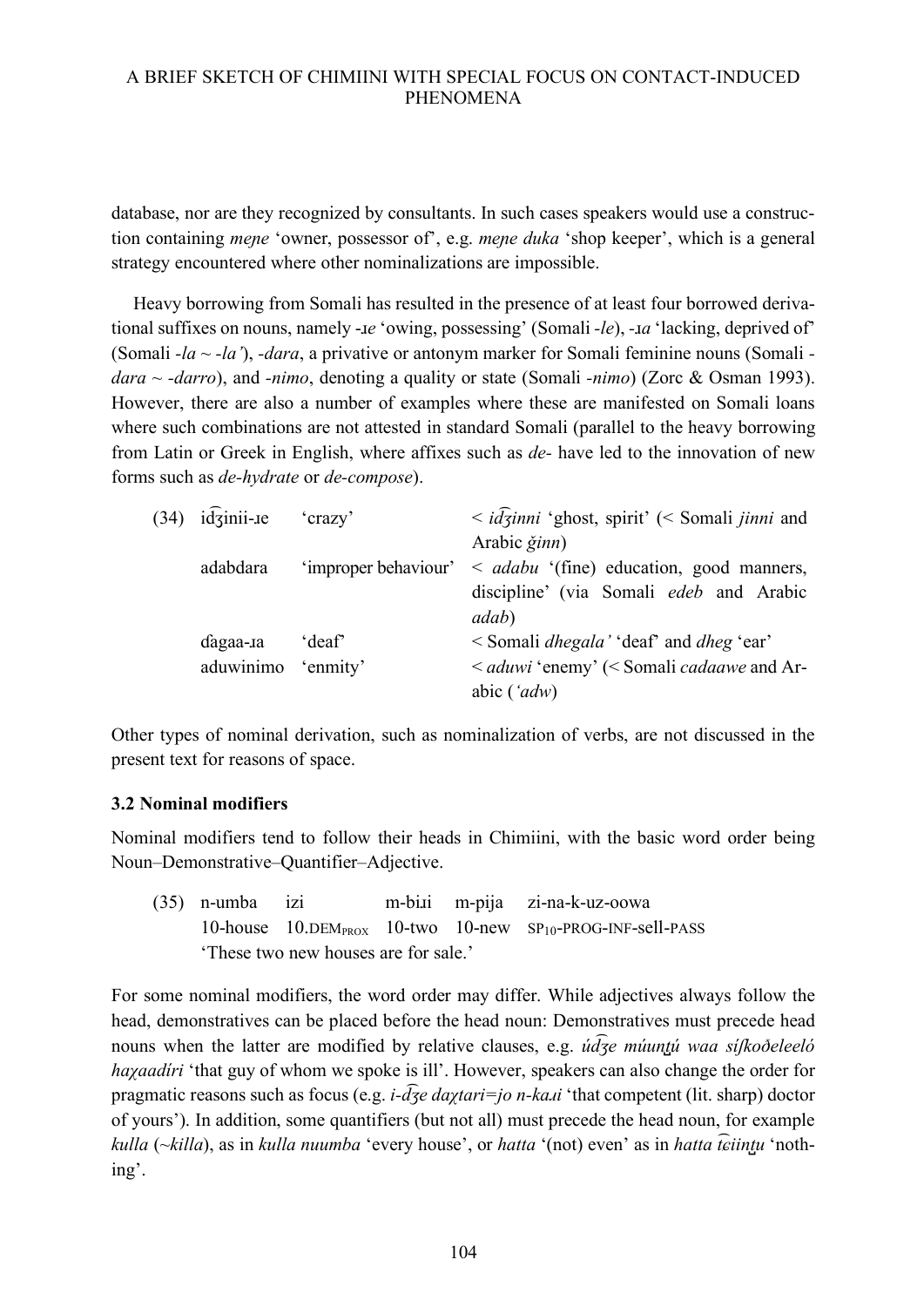Nominal possessives of the structure "A of B" are expressed using connectives formed by the concordance marker (as shown in Table [4] in the column CON) plus an invariable vowel *-a*. With pronominal possessives, the singular is marked by a suffix which consists of the same concordance markers employed for connectives plus a vowel *-a*, *-o*, or *-e*, for first, second, and third persons, respectively, e.g *ma-shungi-j-a*, *ma-shungi-j-o*, *ma-shungi-j-e* (6-hair-6- POSS<sub>1, 2, 3sG</sub>) 'my, your, his/her hair'.

For kinship terms, however, the concordance marker has been neutralized in most singular forms, with two sets of vocalic suffixes being employed. One set is used only for the terms *maama* 'mother', *waawa* 'father', and *daada* 'grandmother', i.e. *maam-é*, *maam-ó*, *maama -jé* 'my, your, his/her mother'; only in *mamaye* has the concordance marker remained. The other set is used for all other kinship terms, e.g. *mbud ͡ʒ-á*, *mbud ͡ʒ-ó*, *mbud ͡ʒ-é* 'my, your, his/her sibling of opposite sex'. In the plural, all pronominal possessives are again formed by a concordance marker plus a possessive marker *-iitu*, *-iinu*<sub>*z*</sub>, *-aawo* for first, second, and third person plural, respectively. These latter can stand freely or (particularly after prepositions) be attached to the previous element, e.g. [...] *w-aana wa Baghdaadi mbaɹi =j-aawo* [...] 'the children of Baghdaadi – in between/among them [...]'.

Whereas, in Swahili, head marking by way of pronominal possessives on the noun is restricted to kinship terms, the same strategy can be used for a wider range of possessive constructions in Chimiini, as shown by the following example, where 'guards' takes an enclitic third person singular possessive marker showing co-reference with the noun expressing the possessor ('sultan'), which precedes it. Nevertheless, the noun '(the) guards' also triggers subject agreement or cross-reference marking on the verb.

 $(36)$  Sultáani ma-waardíja=j-e wa-tci-m-aamb-í.ia [...] sultan  $6$ -guard= $6$ -POSS<sub>3SG</sub> SP<sub>2</sub>-NARR-OP<sub>1</sub>-tell-PRF 'The sultan's guards told him [...].'

This construction parallels one of two construction types encountered in Somali, where the nomen rectum is marked for possessive, i.e. where head marking occurs, as in the following example adapted from Saeed (1999: 175):

(37) Cáli gúri-g-ìis-a Ali.ABS house-M-POSS<sub>3M</sub>-DET.ABS 'Ali's house (lit. Ali his house)'

Taking the example of the root *-zima* 'whole, complete', it can be used as an adjective, as in *muuntu mzima* 'adult (lit. whole, complete person)', but also as a quantifying noun 'wholeness, entireness', in which case this noun must be marked for co-referentiality with the preceding noun (*nuumba* in example 38) by means of a pronominal possessive: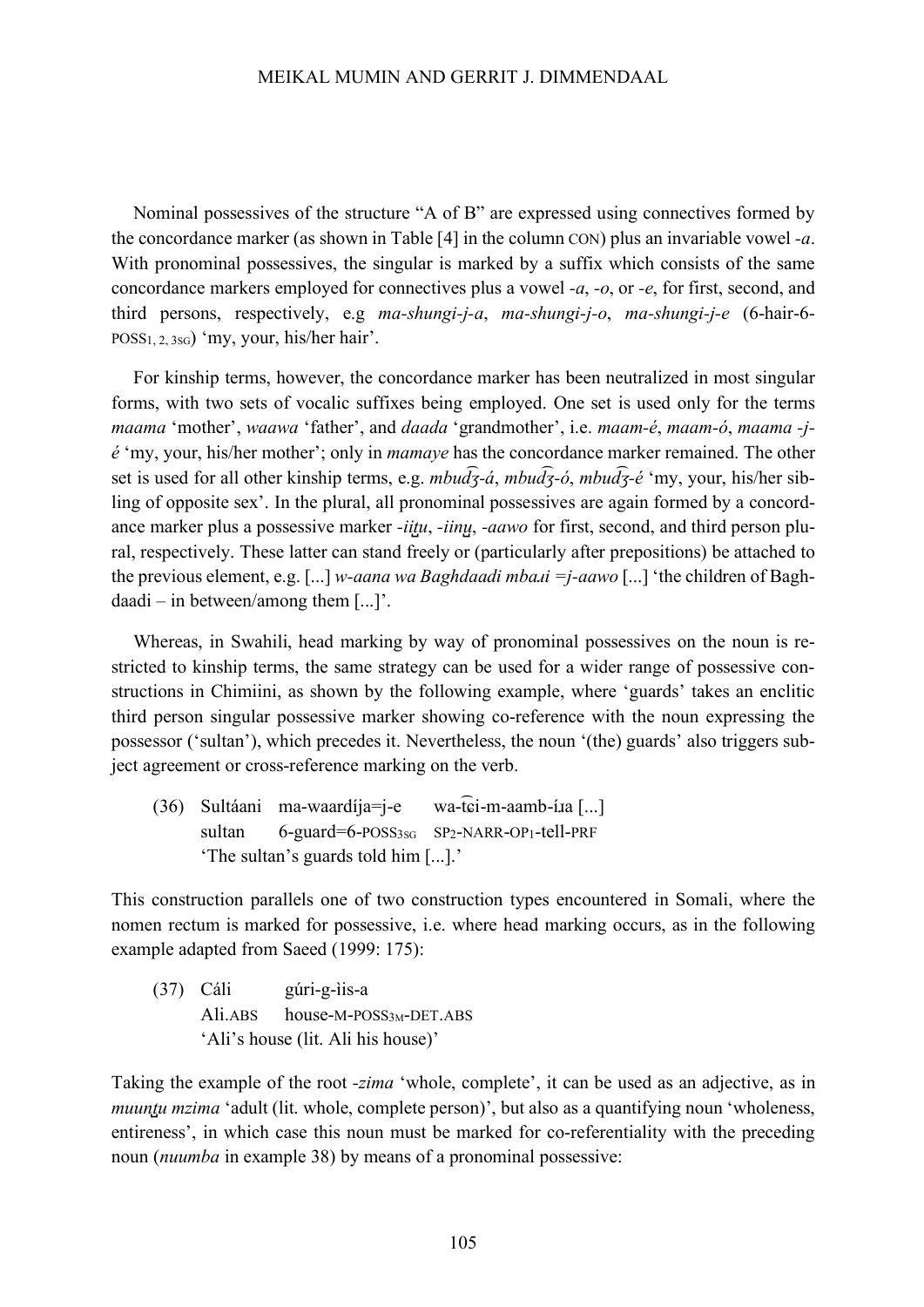$(38)$  n-úumba n-zimáa=j-é í-burbuf-í.ie 9-house 9-whole=9-POSS SP9-collapse-PRF 'The entire house (lit. house its entireness/entirety) collapsed.'

Chimiini distinguishes between proximal, distal and anaphoric demonstratives; for further details see Nurse (1982: 92-93). Kisseberth & Abasheikh (2004: XXVII) also present a set of 'strong demonstratives' occurring in reduplicated form, which our consultants only recognize in fixed constructions for first to third persons singular and plural, with the meaning 'by oneself', e.g. *mi ka miimi* 'me by myself', as well as very occasionally for the anaphoric demonstrative of class 1, *joojo* and classes 8 and 10, i.e. *ziizo*.

An interesting structural property where this language differs from Swahili is in the use of a reduced form of the proximative and anaphoric demonstratives (glossed here as SAD for "shortened anaphoric demonstrative" and mostly formed by dropping the initial vocalic syllable, such as *ijo* becoming *jo*) as a kind of specifier or definiteness marker. In bound forms, these occur regularly as enclitics to certain particles, such as the focus particle *ndi*:

| $(39)$ [] sababu Biruuni |                                | $ndi = j$                       | kati na kati | mabeena |
|--------------------------|--------------------------------|---------------------------------|--------------|---------|
| 9. reason Biruuni        |                                | FOC.COP= $9$ .SAD in the middle |              | between |
| $z$ -iino<br>$10$ -goal  | 1Z1<br>$10.$ DEM $_{\rm PROX}$ | zi-wi.ii<br>$10$ -two           |              |         |

'[...] since Biruuni is (lit. it is that, which is) in the middle between the two goals.'

The reduced demonstratives also feature as enclitics on the coordinator *na* in coordinate phrases.

 $(40)$  [...] naa=jo gruppo hu-fiind-o and/with=9.SAD group HAB-win-REL '[...] and that group which wins'

When subjects of relative clauses are topicalized, the same shortened anaphoric demonstratives are used by speakers in recognitional use (in the sense of Diessel [2006] and Himmelmann [1996]), e.g when picking up a previously mentioned entity in discourse:

(41) o m-uuntu | na- $\gamma$ -tez-ó karka ijo gruppo 1.SAD 1-man | PROG-INF-play-REL in(side) 9.DEM<sub>ANA</sub> group  $j-a$  kaanda [...] 9-CON first

'That person, who is playing in that first group, [...]'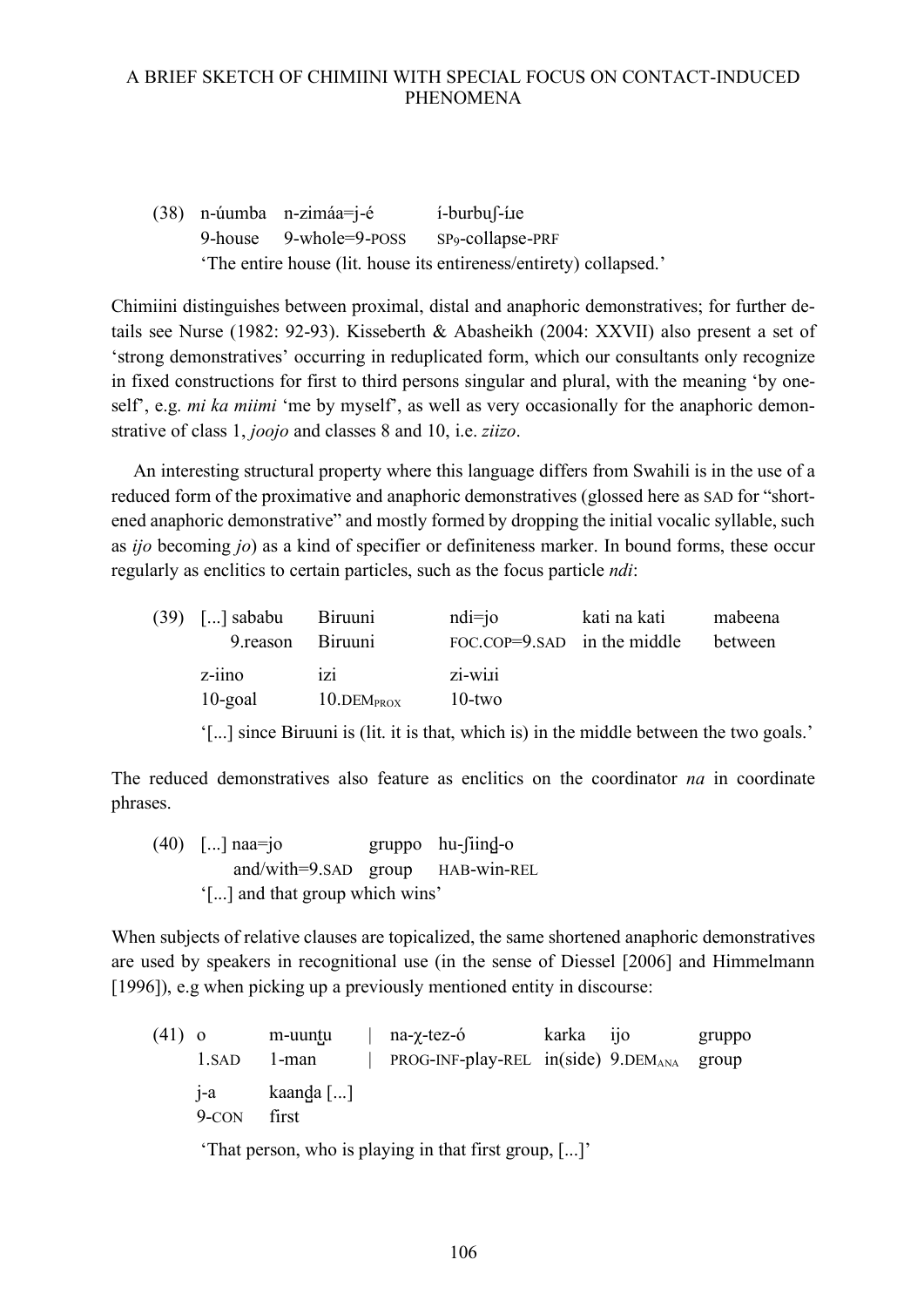In unbound forms, the reduced anaphoric pronouns are only attested for some classes in our corpus. These include class 1 (*muunt̺u o* 'that person'), class 3 (*mnaango u* 'this door'), class 7 (*t ͡ɕo t ͡ɕiiko* 'that thing'), class 8 (*zo ziiko* 'those things'), class 9 (*n̺uumba jo* 'that house'), class 10 (*n̺uumba zo* 'those houses'), class 11 (*lut̺i lo* 'that stick'), and class 14 (*waqti o* 'that time'). Also, the reduced proximal demonstratives are attested only for the pragmatically most salient classes, whose nouns occur frequently as verbal subjects, i.e. class 1 (*muunt̺u u* 'this person'), and also class 3 – *mnaango u* 'this door'). However, not all speakers accept all forms, and the widest agreement in this respect is found for forms of those noun classes with the highest frequency and/or degree of animacy, i.e. classes 1/2 as well as 5/6 and 7/8 (which also happen to be productively employed for class shifting in order to express diminutives and augmentatives). The same strategy (with a reduced demonstrative) is used to introduce headless relative clauses in topicalized position:

 $(42)$  to t ͡ɕii-ko karka háawa | t ͡ɕi-bigá (…) 9.SAD  $SP_9$ -COP.LOC<sub>17</sub> in(side) air | SIT-hit 'That which is in the air – if one hits  $(it)$  [...]'.

There are two sets of numerals: the first set is similar to the system known from Swahili, while the other is based on the Arabic model. For example, as well as the numeral *mooji* for 'one', as a general quantifier, a secondary numeral *múusi* is used in counting.

(43) aɹaama iji ata aɹaama iji ni muusi 9.mark 9.DEM $_{\text{PROX}}$  until 9.mark 9.DEM $_{\text{PROX}}$  COP one 'From this to this mark it's first (in eliciting delimitations of a field in a game).'

This formal difference – which may be more widespread in coastal Bantu languages – has probably been replicated from Somali; the latter language has three numerals for 'one', namely *kow* (used for counting or telling the time, like *muusi* in Chimiini), *hal* (used as a general quantifier), and *mid* (a partitive specifier indicating an item singled out from a set of many [Saeed 1999: 70]), both corresponding to *mooji* in Chimiini.

Chimiini has also borrowed the numeric category of dual from Arabic, e.g. *mija* '100' vs. *mijateeni* '200' (originally from Arabic *miʾatayni*), and *alfu* '1000' vs. *alfeeni* '2000' (< Arabic *d*<sup>*alfayni*). At the same time, and depending on the range of numbers and the speakers, there is</sup> a choice between either Arabic or the Eastern Bantu forms for the range 10-19 (e.g. *idaaʃara* vs. *ikumi na mooji* 'eleven') as well as for combined numerals between 100 and 1000 (e.g. *θalaθa mia* vs. *mija nt̺at̺u* '300'), and between 10,000 and 1,000,000 (e.g. *idaʃara alfu* vs. *alfu ikumi na mooji* '11,000', *iʃiriin alfu* vs. *alfu iʃiriini* '20,000', *mijat alfu* vs. *alfu mija* '100,000')*.* The word order within combined numerals is inverted for Arabic-based numerals (due to a different basic constituent order, namely dependent-head, in Arabic). This, however, does not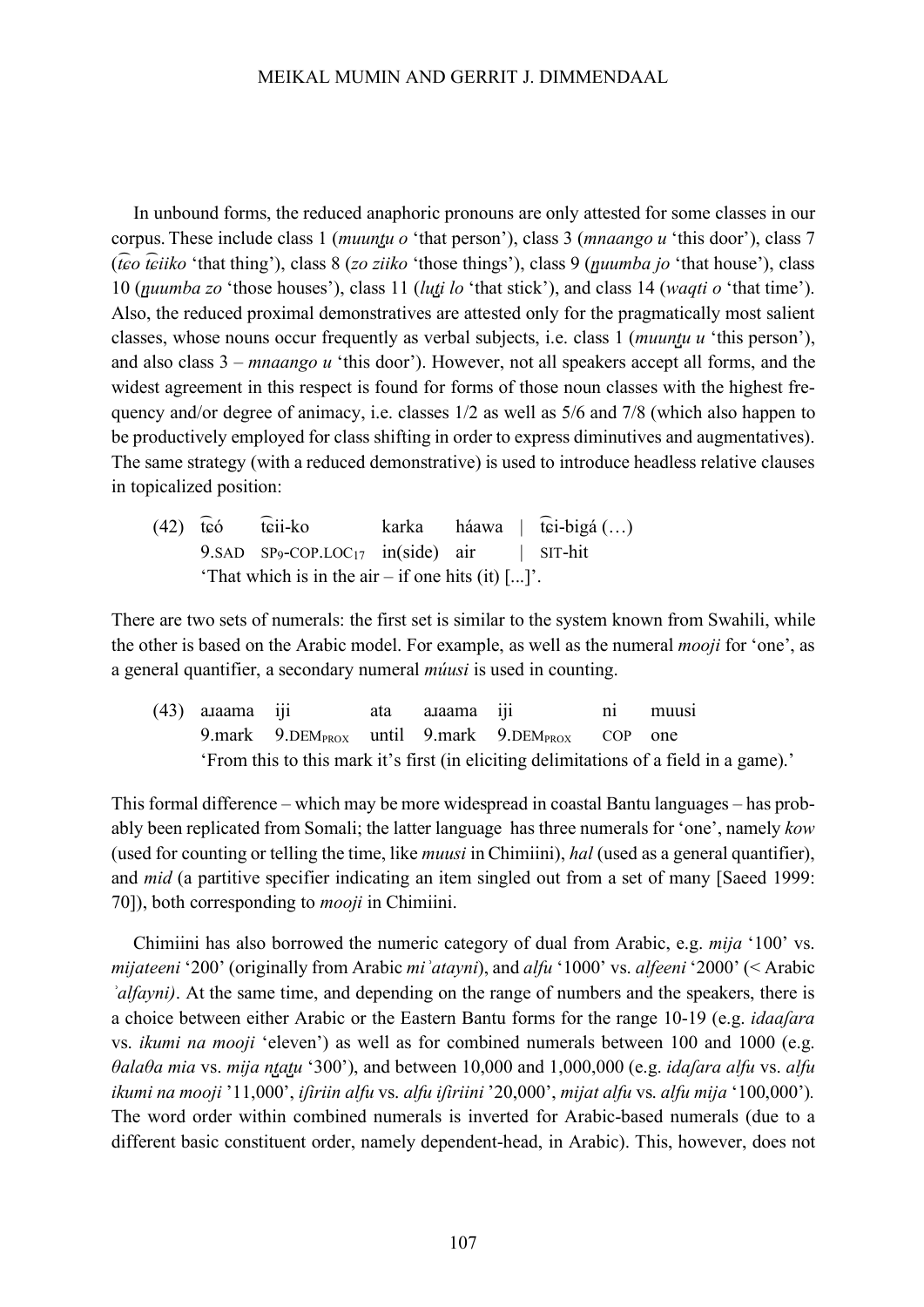affect the word order beyond the numeral, e.g. *ngoombe idaaʃara* or *ngoombe ikumi na mooji* 'eleven cows'.

Adjectives like *-pija* 'new' show full class agreement with the head noun.

| $(44)$ m-eenza m-pija 'new friend' |  |
|------------------------------------|--|
| tei-buuku f-pija 'new book'        |  |
| l- kaanda l-pija 'new belt'        |  |

With other adjectives, such as *-gobbe* 'short' (< Somali *gaab* 'shortness'), syncretism occurs, resulting in class 7/8 agreement irrespective of the class of the head noun.

| (45) m-uuntu tei-gobbe 'short person' |                        |
|---------------------------------------|------------------------|
| w-aantu zi-gobbe                      | 'short people/persons' |
| $l$ -imi $\widehat{t}$ ci-gobbe       | 'short tongue'         |
| nd-imi zi-gobbe                       | 'short tongues'        |

A third group of adjectives shows no agreement at all, as with *χatari* (< Arabic *k̠aṭar* or *ḫaṭar*) 'dangerous'.

(46) m-uʋli χatari 'dangerous man' n-dia *χ*atari 'dangerous road'

Interestingly, adjectives in which syncretism occurs, as well as invariable adjectives, can both show distinctive agreement with augmentative nouns or nouns of class 5/6, and more rarely with diminutive nouns or class 7/8 nouns, e.g. as shown in (47-48).

- (47) ma-ʃuungi-j-o ni ma-gobbe  $6$ -hair- $6$ -POSS<sub>2sG</sub> COP  $6$ -short 'Your thick hair is short.
- (48) zi-bd ni s-*γataari* 8-young\_man COP 8-dangerous 'Small young men are dangerous.'

There seems to be a trend among speakers to move away from a singular vs. plural pairing for all classes to a general plural in class 6 or 10, with only class-shifted forms (class 7/8) or animate nouns (class 1/2) showing distinctive forms in the plural. Nominal modifiers follow this system, with verbs already showing zero marking as the default for most tenses and for all classes but 1 and 2, except in monitored speech. Consider the following example, where a primary language speaker produced two utterances as alternatives, but found himself unable to tell the difference. Whereas the second shows co-referring agreement on the adjective (i.e. the class 9 agreement marking *m-pija* instead of class 11, *l-pija*), both show co-referring agreement on the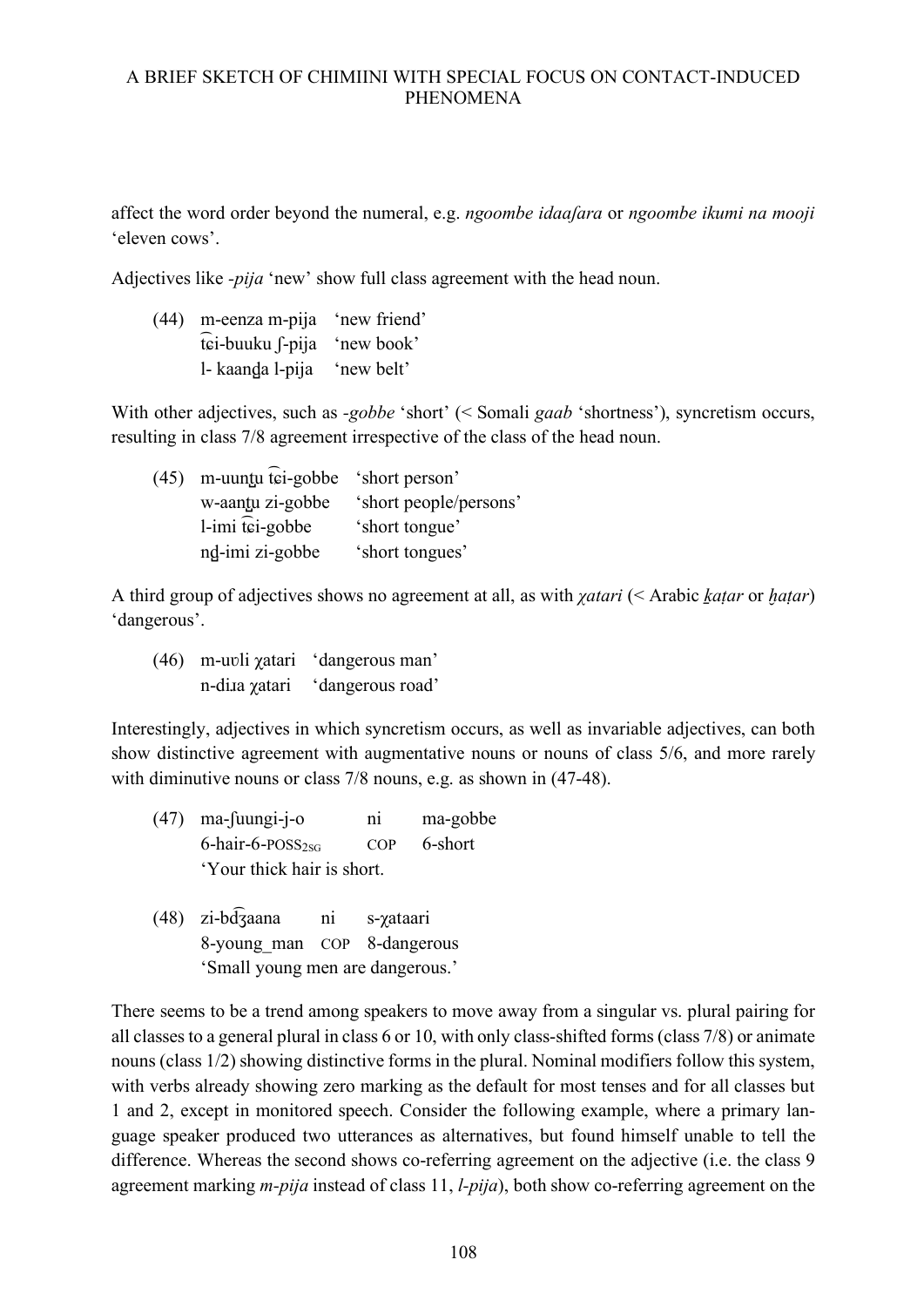demonstratives (class 9 *iji* instead of class 11 *ili*), a case of syncretism caused presumably by the high frequency of class 9 nouns:

| (49) | n <sub>1</sub>          | 111                |                | l-kaanda                                                            | 111                   | ndii=lo                    |
|------|-------------------------|--------------------|----------------|---------------------------------------------------------------------|-----------------------|----------------------------|
|      | <b>COP</b>              | $9.$ DEM $_{PROX}$ |                | 11-belt                                                             | $9.$ DEM $_{PROX}$    | $FOC$ . $COP = 11$ . $SAD$ |
|      | $1$ -piija<br>$11$ -new |                    | laakini<br>but | $ili$ $\overline{d}$ $\overline{f}$ $e$<br>$11.DEM$ <sub>DIST</sub> | n <sub>1</sub><br>COP | <i>x</i> adiimu<br>old     |

Alternatively:

| (50) | n <sub>1</sub>         | 111                      |                       | l-kaanda               | 111                      | ndii=lo              |
|------|------------------------|--------------------------|-----------------------|------------------------|--------------------------|----------------------|
|      | <b>COP</b>             | $9.$ DEM <sub>PROX</sub> |                       | 11-belt                | $9.$ DEM <sub>PROX</sub> | $FOC. COP = 11. SAD$ |
|      | . .<br>m-pija<br>9-new |                          | laakini ilidze<br>but | 11.DEM <sub>DIST</sub> | n <sub>1</sub><br>COP    | χadiimu<br>old       |

'It is this one – it is this belt which is new, but the other one is old.'

#### **4. Verbs and their syntactic frames**

Conjugated verbs, in their most complex form, consist of a negation marker, a subject prefix, a TAM marker, object prefix, a verb base (consisting of a verb root plus derivational suffixes), and a final vowel, as in the following example:

(51) nt̺a-wa-na-ku-wa-siifa NEG-SP2-PROG-INF-OP2-praise 'They are not praising them.'

With perfect tense marking, the final vowel is replaced by a suffix with variable forms (causing imbrication, parallel to what is found in other Bantu languages). Chimiini employs five derivational suffixes on the verb, which are used either to introduce additional arguments or to assign different thematic roles to existing arguments of the verb. These are the causative suffix *-ʃ-*, the applicative marker *-iɹ-/-eɹ-*, the stative (or potential) marker *-ik-*, the reciprocal marker *-an-*, and the passive marker *-oow-*.

The structure of the verb in Chimiini is thus largely identical to that of other coastal Bantu languages. However, differences are encountered in the subject and object marking strategies employed. In some verbal tenses, third person singular and plural are marked by a penultimate pitch accent, while first and second persons singular and plural are marked by a pitch accent on the last syllable, as demonstrated for the progressive and the perfect in example (52) below.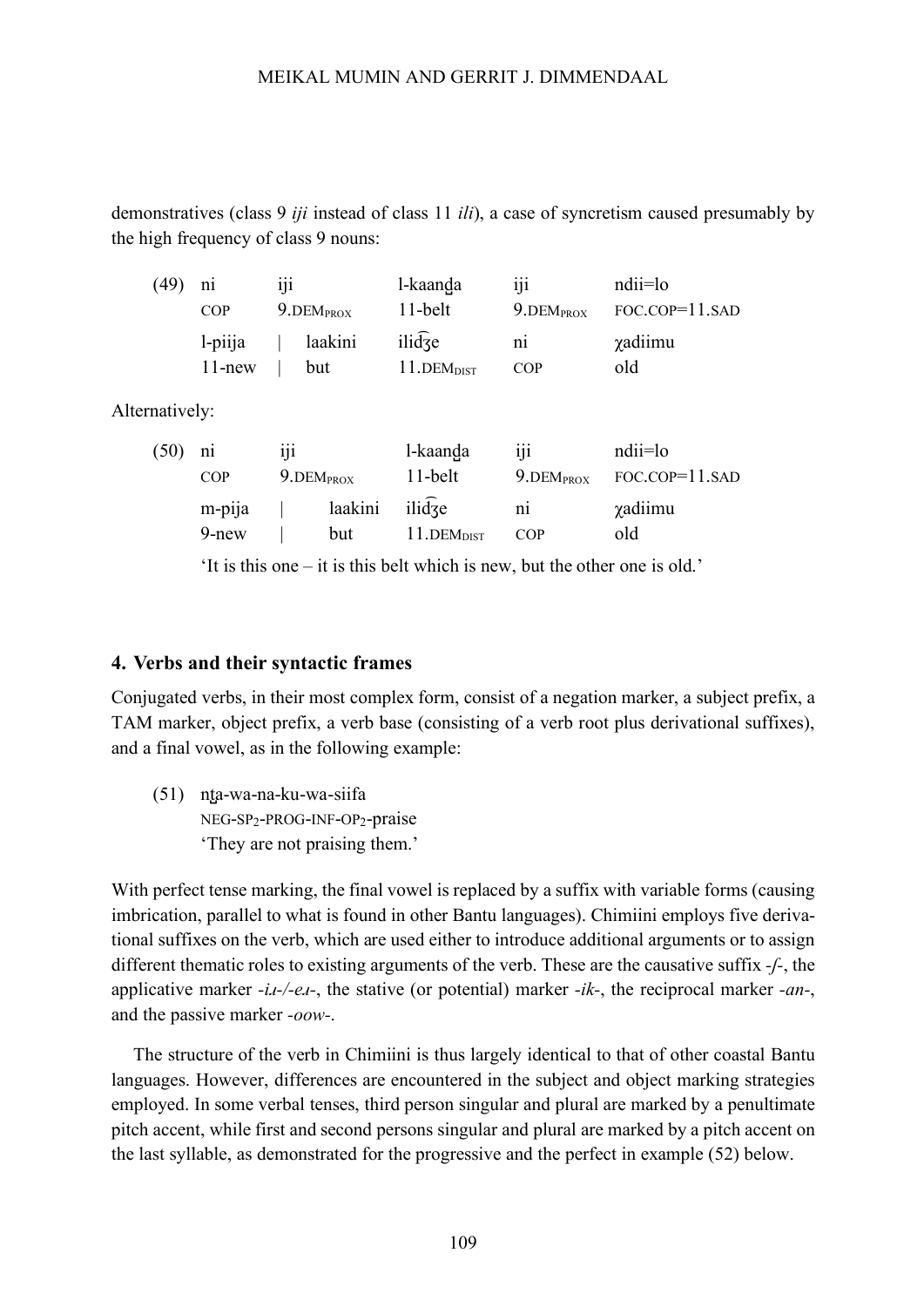- (52a) (mi) na-χ-fakatá PRON<sub>1SG</sub> PROG-INF-run\_away<sub>1/2SG</sub> 'I am running away.'
- (52b) na-χ-fakáta PROG-INF-run\_away<sub>3SG</sub> 'He is running away.'
- (52c) n-fak-eeté SP2PL-run\_away-PRF1/2PL 'You (PL) ran away.'
- (52d) wa-fak-éete SP2-run\_away-PRF3PL 'They ran away.'

In other tenses, verbs may be marked only for agreement with a plural subject, while in yet other tenses verbs are never marked for subject agreement. At the same time objects are usually either zero marked or double marked.

- (53a) mi n-rud-iiɹe PRON1SG SP1SG-return-PRF 'I returned.'
- (53b) mi m-rud-ile PRON1SG OP1-return-APPL.PRF 'I sent him home.'

As pointed out by Nurse (1982), the dropping of subject marking on verbs is also found in northern Swahili dialects; it is also known to occur in traditional Swahili writing. The same partial marking of person by pitch accent and the absence of subject marking on verbs for 1/2/3 SG is attested in the Eastern Cushitic language Tunni (see Tosco 1997).

With the optative, Chimiini makes a difference between a first person inclusive, e.g. *t ͡ɕi-laweeni* 'let us (all) go!', and exclusive, e.g. *t ͡ɕi-llaw-e* 'let us go! (directed towards addressee and speaker, but not other participants)'. Clusivity occurs in Swahili but is also found in Standard Somali (cf. Saaed 1999), which is based on northern varieties.

The most frequently occurring causative suffix is *-ʃ-* (with the allomorphs *-z-* after *ɹ* and *l*, and occasionally *-s-*).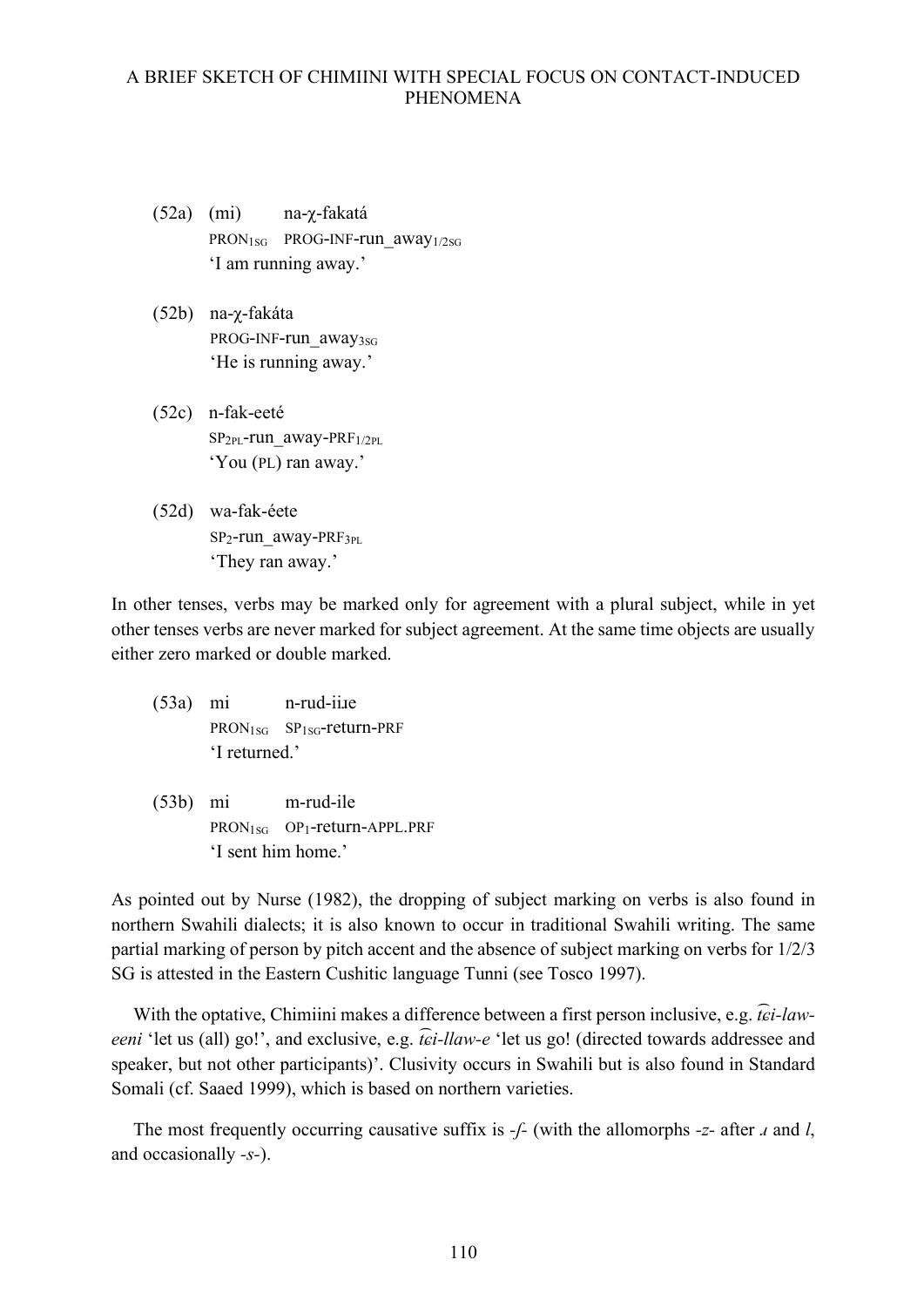| $(54)$ ku-bar-f-a 'to teach' |                                                                 | $\le$ ku-kubarat-a 'to learn' |              |
|------------------------------|-----------------------------------------------------------------|-------------------------------|--------------|
|                              | ku-ioo-z-a 'to arrange a marriage'                              | $\langle$ ku-1001-a           | to marry     |
|                              | ku- $\mu$ -i-s-a 'to make s.o. pay back sth.' < ku- $\mu$ -ip-a |                               | to pay back' |

The applicative marker *-iɹ-/-eɹ-* introduces different semantic roles depending on the semantics and valency of the verb, as well as the context. With intransitive verbs, for example, the applicative introduces an adversative meaning.

(55) ʃeeχi koð-el-eele Nuuru sheekhi speak-APPL-PRF Nuuru 'Sheekhi spoke badly about Nuuru.'

With transitive verbs, the applicative expresses a benefactive with animate objects, and an instrumental with non-animate objects.

|  |  | m-aana kud3a            |                                                                                              |
|--|--|-------------------------|----------------------------------------------------------------------------------------------|
|  |  |                         |                                                                                              |
|  |  |                         |                                                                                              |
|  |  | $(56)$ Aasa na-m-pik-i. | Asha PROG-OP <sub>1</sub> -cook-APPL 1-child 9.food<br>'Asha is cooking food for the child.' |

 $(57)$  tei-ssu t hu-tiind-i.s-o naama [...] 7-knife 7*-*CON*=*PRON1SG HAB*-*cut*-*APPL-REL 9*.*meat 'the knife, with which I cut the meat [...]'

Where the transitivity of a light verb is already expressed by a following bare noun, the applicative has to be used to introduce additional arguments. Here the thematic roles again depend on the verbal semantics.

- (58) na-m-big-iɹa Baazi n-kele PROG-OP1-beat-APPL Baazi 10-shout 'I am shouting at Baazi.'
- (59) ni-m-big-il-iile Asma telefonu SP1SG-OP1-hit-APPL-PRF Asma telephone 'I called Asma (by phone).'
- (60) Iʃa ta-m-big-iɹa Ali ʃaati=j-e paasi Isha FUT-OP<sub>1</sub>-hit-APPL Ali  $9.$ shirt=9-POSS<sub>3SG</sub> iron 'Isha will iron the shirt for Ali.'

The applicative also expresses an "isolative" meaning, which usually – although not always – requires a reflexive object marking prefix *i-*.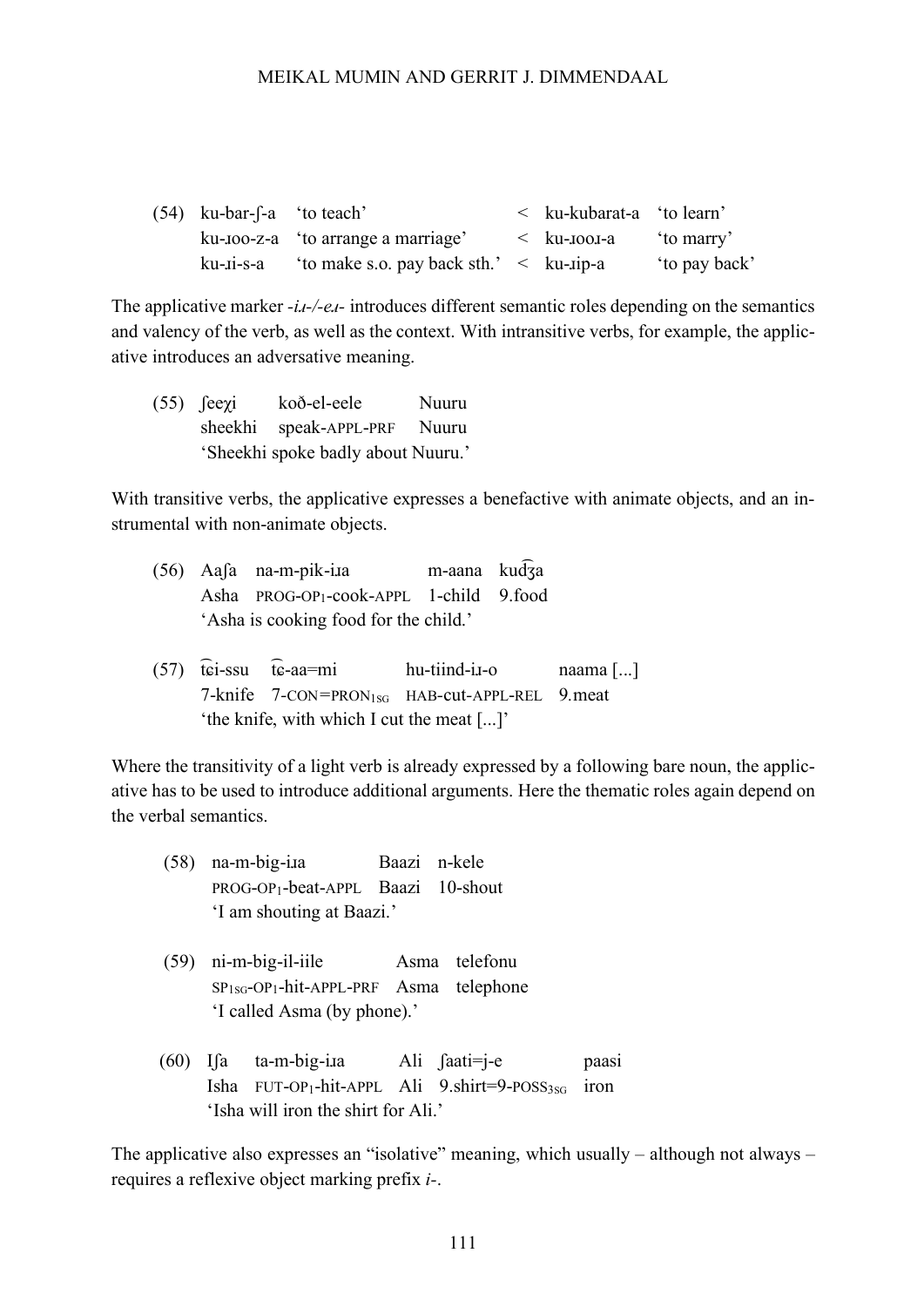- (61) daad-a kanant-il-ile mahala kuue grandmother-POSS<sub>1sG</sub> sit-APPL-PRF 9.place far 'My grandmother sat by herself in a place far away.'
- (62) i-laal-il-e REFL-sleep-APPL-OPT 'Go to sleep by yourself.'

The stative (or potential) marker reduces the valency of the verb and changes the object of the corresponding transitive construction into a subject.

- (63) Haad ͡ʒi ɹis-iɹe deeni Haaji pay\_back-PRF 9.debt 'Haaji paid back the debt.'
- (64) deeni iji hu-ɹip-ika 9.debt 9.DEM<sub>PROX</sub> HAB-pay back-STAT 'This debt can be paid back.'

In constructions such as example (64) above, the stative is used to express a potential action. Alternatively, it may mark an unaccusative verb.

 $(65)$  m-naango u-fung-uf-ine 3-door SP3-open-STAT-PRF 'The door opened.'

The reciprocal *-an-* (with allomorphs *-any-*, *-maan-*) indicates actions conducted towards each other:

| (66) | i-tei-mariza                                                                                                                                       | killa             | muu-ntu                                    | k-end-oowa  |  |  |
|------|----------------------------------------------------------------------------------------------------------------------------------------------------|-------------------|--------------------------------------------|-------------|--|--|
|      | $SPIMPERS - NARR-finish$ every                                                                                                                     |                   | 1-person                                   | INF-go-PASS |  |  |
|      | kaa=wo<br>$to=PRON3PL$                                                                                                                             | ahli<br>relatives | ku-zijarat-ana []<br><b>INF-visit-RECP</b> |             |  |  |
|      | 'Once everyone is done visiting each other's relatives []<br>(lit.: Once it has finished that every person has gone to theirs to visit relatives)' |                   |                                            |             |  |  |

The reciprocal may also indicate collaborative actions. Note also the reduplication of the Italian borrowing *gruppo* to indicate a partitive in (67).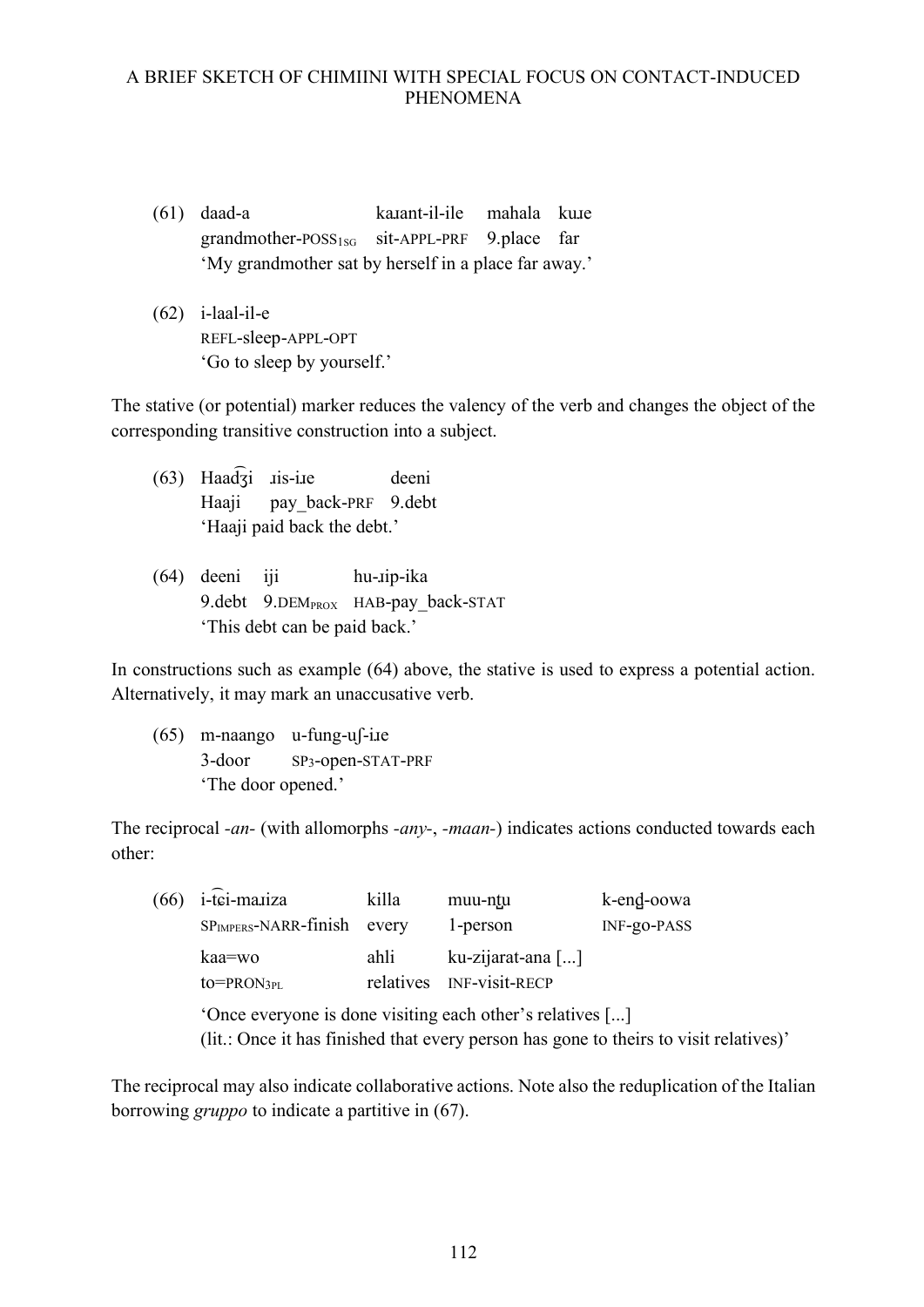(67) hú-wa wa-na-ku-raʃ-mána gruppo HAB-be(come) SP<sub>2</sub>-PROG-INF-follow-RECP group 'They are going around together (lit. following one another) in groups.'

Finally, the passive marker *-oow-* occurs, and can also be combined with some of these derivational markers, such as the causative and the applicative:

- $(68)$  ku-bar-f-i.iiza INF-learn-CAUS-APPL 'to teach using something'
- (69) ku-bar-ʃ-iɹiz-oowa INF-learn-CAUS-APPL-PASS 'to be taught using something'

The most commonly occurring combinations are with the causative.

As is common in languages with secundative alignment, the primary object (expressing the beneficiary) precedes the secondary object in Chimiini. Cross-reference (or object) marking on the verb by way of an object prefix is co-indexed with the primary object, which may be realized as an enclitic pronoun in such cases.

| $(70)$ mi |                              | $\chi$ u-p-e.iee=wé                      | m-píi.ra |  |
|-----------|------------------------------|------------------------------------------|----------|--|
|           | PRON <sub>1SG</sub>          | $OP_{2SG}$ -give-PRF=PRON <sub>2SG</sub> | 3-ball   |  |
|           | 'I have given you the ball.' |                                          |          |  |

Henderson (2014: 300) discusses a special type of three-place verb construction ('affecting predicates') in Chimiini; these have no applicative marker and involve inalienable possession whereby the possessor is expressed as a primary object.

(71) Omari | Ø-m-vunz-ile m-aana | kuulu Omar SP<sub>1</sub>-OP<sub>1</sub>-break-PRF 1-child 9.leg 'Omar broke the child's leg.'

As further argued by Henderson (2014: 300), no object agreement occurs on the verb if a possessor enclitic occurs (see the discussion on inverted possessive constructions in Section 3.2 above).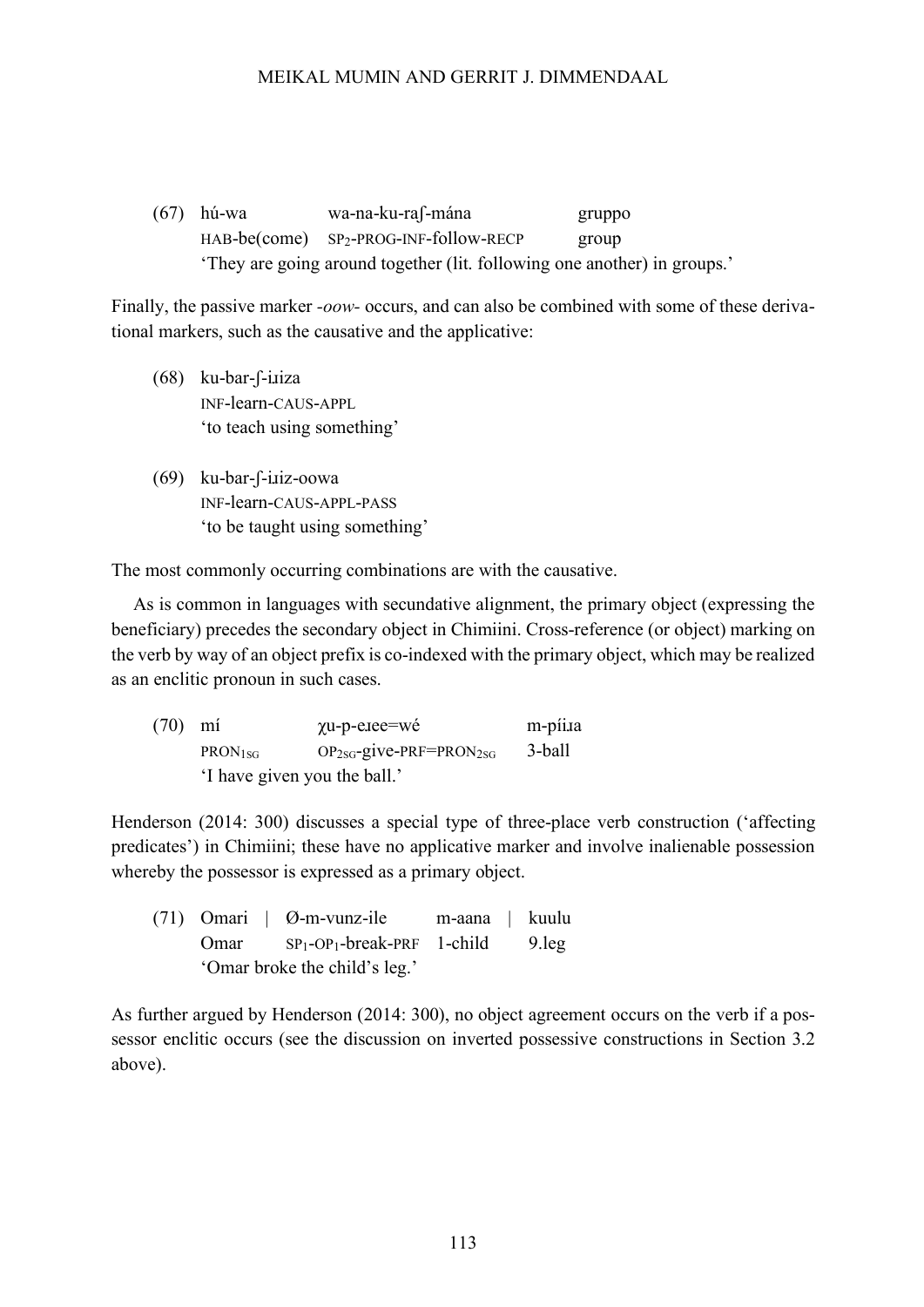(72) Omari  $\theta$ -(\*m)-vunz-ile m-aana kuulu=y-e Omar  $SP_1-OP_1$ -break-PRF 1-child 9.leg=9-POSS<sub>3SG</sub> 'Omar broke the child's leg.'

Henderson (2014) further discusses conditions on "raising to subject" for the possessor, as in (73).

 $(73)$  m-aana | Ø-vund-i $\int$ -ile kuulu 1-child SP1-break-STAT-PRF 9.leg '(As for) the child, the leg has broken.'

There are six basic tense/aspect markings in Chimiini, five of which are marked by means of a prefix, i.e. future *ta-*, progressive *na-*, habitual *hu-* (with an allomorph *h-* before verb bases featuring a vocalic onset and ∅ on stems featuring *h* as onset), narrative *t ͡ɕi-* (with the allomorph *t ͡ɕ-* on stems featuring a vocalic onset and *ʃ-* before voiceless obstruents), and irrealis *ka-*.

The perfect is marked by the suffix  $-V/a \sim -V/a$  *ze ~ -eete*. For example, a number of verbs ending in *-ata* form their perfect through imbrication, resulting in a fused morpheme *-eete*. With the exception of *χ-pat̺a* 'to find', which has a Swahili cognate *-pata*, the distribution of *-ata*/*-eete* seems to be lexically determined, since all verbs featuring those suffixes have been borrowed either directly from Somali (and related languages) or from Arabic via Somali, e.g. *χ-sawarata* 'to bear, endure with patience', which was borrowed from Arabic *ṣabara* but probably via Somali *sabar*. However, this suffix can fuse with the verbal root, i.e. imbrication may occur, and is dropped where the causative is derived from such verbs. Like in most other Bantu languages, the perfect marker thus takes on various forms which are only predictable from a phonological point of view to a limited extent (with the exception of perfect forms ending in *-ata*; see Kisseberth & Abasheikh 1974).

There are two mood distinctions, which are marked by suffixes on the verb, namely the indicative (-*a*), and the imperative/optative (-*e,* plural *-eeni*).

- (74) na-m-siifa Baazi PROG-OP1-praise Baazi 'I'm praising Baazi.'
- (75) m-sif-eeni Baazi OP1-praise-IMP.PL Baazi '(May) you (PL) praise Baazi!'

With the exception of verbs in passive or negative clauses, this final vowel is *-o* in relative clauses: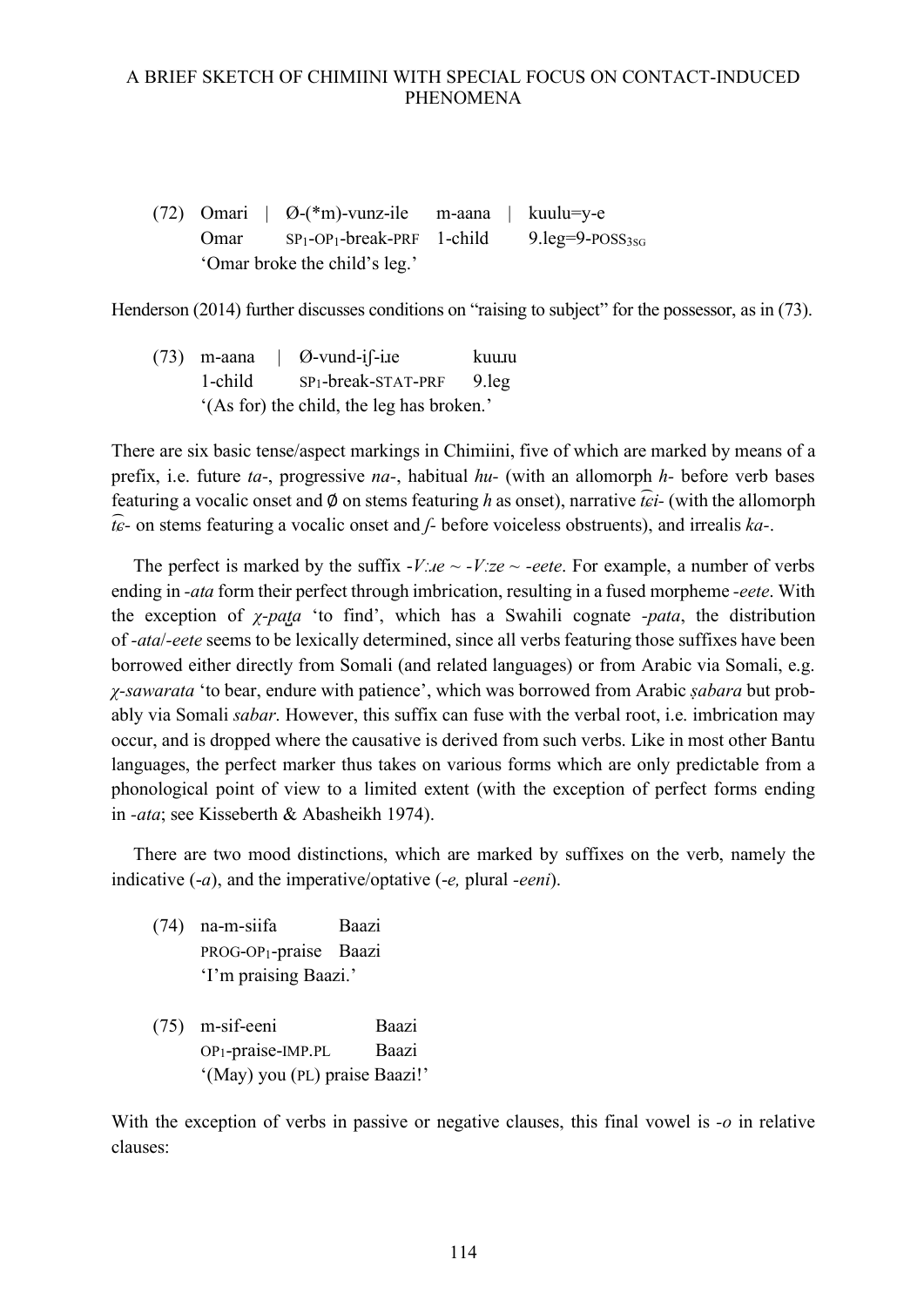(76) ni Baana m-sif-iiɹ-o Baazi COP Baana OP1-praise-PRF-REL Baazi 'It is Baana, who praised Baazi.'

#### **5. Some syntactic features**

From a formal point of view, Chimiini makes a distinction between verbal and non-verbal predications. The latter again can be subdivided into existential equations, spatial equations, associative equations, and focused equations. For existential equations Chimiini uses the invariable copula *ni* in the affirmative and *siwo* in negative constructions.

(77) míini | ni múu-ji | w-a ma- $[ee\gamma i]$ ...] Brava | COP 3-city | 3-CON 6-Sheykh 'Brava is the town of Sheykhs [...].'

Spatial equations are expressed using the locative copulas *-ko* 'at' or *-mo* 'inside' in combination with subject markers, as demonstrated in examples (25) and (26) above. In addition, spatial equations are sometimes metaphorically extended. In example (78), the meaning of a copula construction using *-ko* is extended to express basic existence.

(78) móod ú-ko god SP1-COP.LOC17 'God exists (is for real/is eternal).'

In example (79), a copula expression using *-mo* is metaphorically extended to express a state (of mind):

(79) […] nii-mó karka fikíri  $SP<sub>1SG</sub>-COP.LOC<sub>18</sub>$  inside 9/10.thought '[…] I am in thought(s).'

Affirmative associative constructions are formed using the proclitic *mba=* when the possessed item is animate and *nda=* when the possessee is inanimate.

(80) m-ba úju mba=Báana 9-dog 1.DEM<sub>PROX</sub> ASSOC.COP=Baana 'This dog (is/belongs to) Baana.'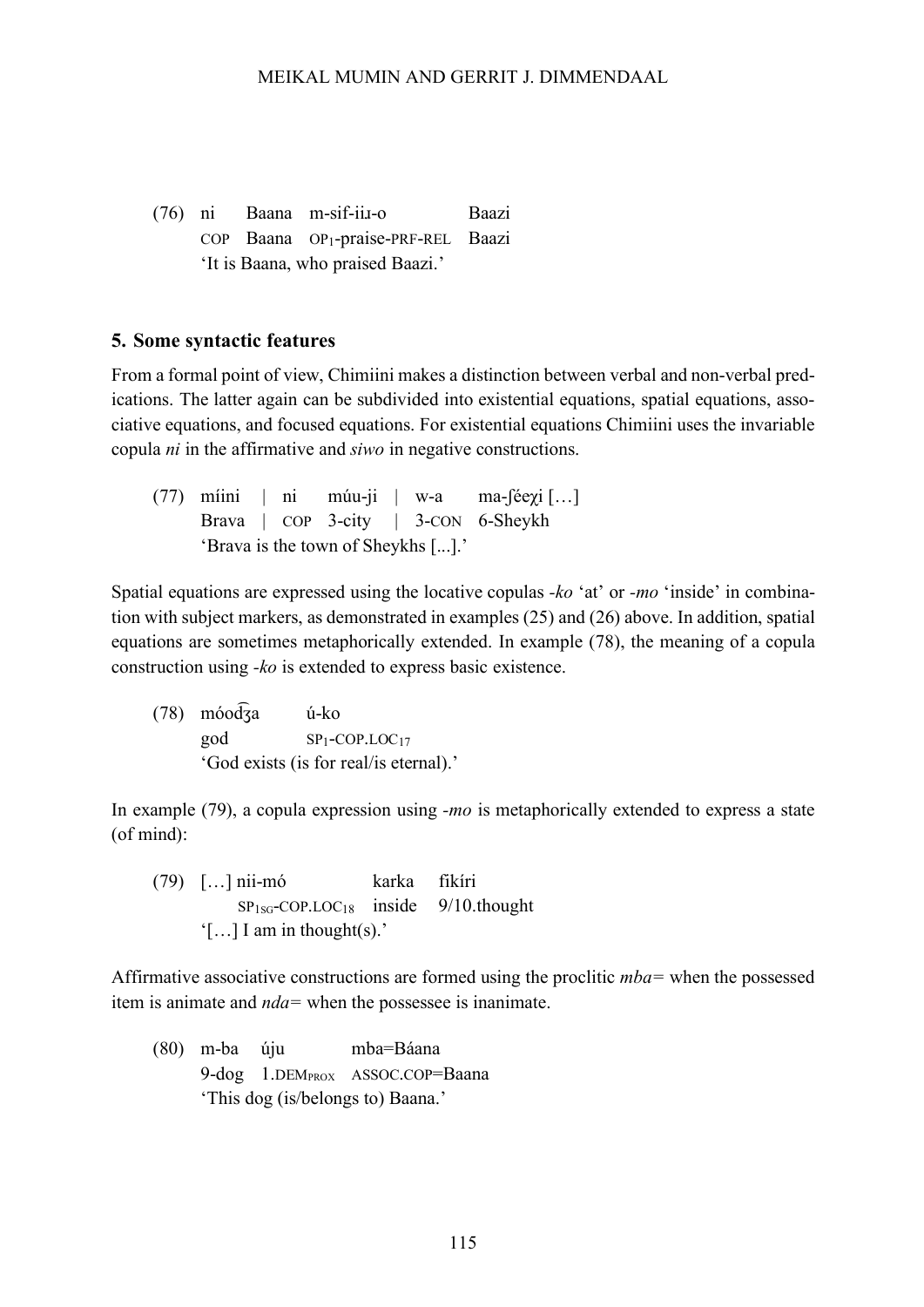(81) n-úumba íji nda=m-aalímu 9-house 9.DEM<sub>PROX</sub> ASSOC.COP=1-teacher 'This house belongs to the teacher.'

Focused equations, which are usually contrastive and which can only occur in affirmative constructions, are expressed by means of the focus copula *ndi* followed either by an encliticized personal pronoun or object pronoun.

(82) […] ndi=jé manaani FOC.COP=1.SAD kind one '[…] he (God) is the kind one.'

These non-verbal predications can only be used for timeless or general statements. In other cases, *ku-wa* 'to be(come)' must be combined with the class 17 copula *-ko* to express existential equation, and with class 18 *-mo* to express a locative meaning:

- $(83)$  wá- $\text{ii-ko}$ taadaíri  $be(\text{come})$ -PST-LOC<sub>17</sub> rich person '(S)he was a rich person.'
- (84) m-bá-ɹi-mo miskitíi-ni SP1SG-be(come)-PST-LOC18 3.mosque-LOC 'I was in the mosque.'

The prefix *-ɹi-* in (84) is cognate with the Swahili past tense marker *li-* and forms a complex verb form with the verb 'be' (-*ba*, the allomorph of -*wa*) in this example. The suffix *-Vːɹe,* which is employed to mark perfect with all other verbs, has developed into an (aspectual) inchoative marker when combined with *-wa* (where it always occurs in imbricated form), expressing a continuation of past events, often with implications for the present.

 $(85)$  w-ée te taadzíri  $be(\text{come})$ -PRF<sub>3SG</sub> rich person '(S)he became a rich person.'

Whereas copulas in spatial, associative, and focused constructions can only be employed in affirmative utterances, existential and locative equations are possible also in negative forms, namely by means of the negative copula *siwo*, which is used for timeless or general negative existential equations.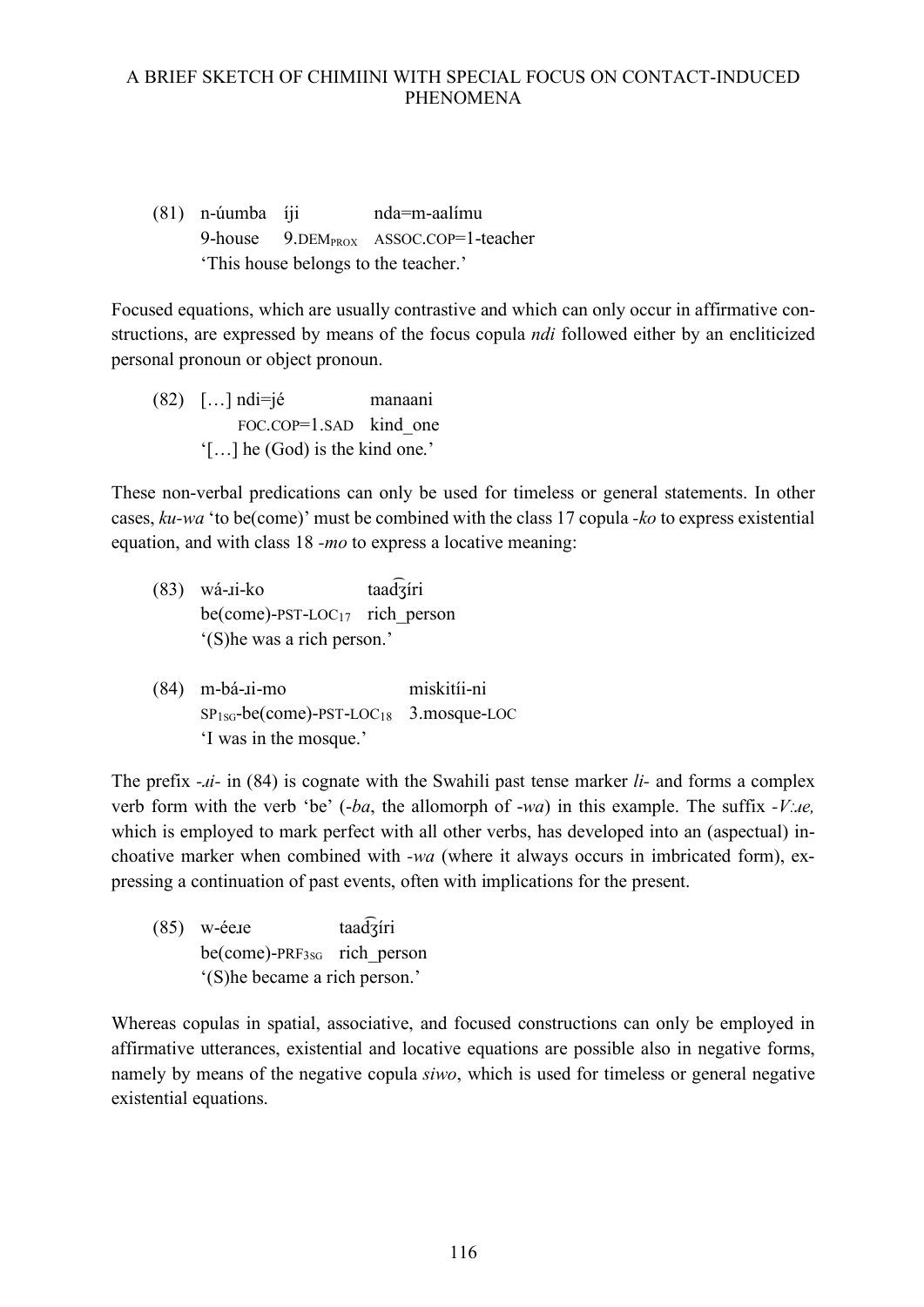(86) mu-t̺i síwo m-néne 3-tree NEG.COP 3-big 'The tree is not big.'

However, in any other tense, existential and locative (or spatial) equations are merged in negative forms, i.e. again syncretism occurs. Class 17 *-ko* or class 18 *-mo* must be combined with the verbal base *-wa* 'to be(come)'. An example:

(87) […] ijo Birúuni na Mpáaji nta-wáa-mo  $9.$ DEM $_{PROX}$  Biruuni and/with Mpaayi NEG-be-LOC<sub>18</sub> '[…] in this, Biruuni and Mpaayi are not included.'

The structure of complex clauses is not further discussed here for reasons of space, but actual examples can be found in the present contribution. Examples of relative clauses occur in (41), (42), (49), (50), (57), (88), and (90), whereas complementation occurs in (66) and (92).

A frequently used complex sentence structure in Chimiini, which appears to be absent in Swahili dialects, is a kind of verbal framing construction whereby the predicate is repeated in a relative form after the object.

(88) […] wa-gábra | h-unna t  $\text{ka}$  hálwa | h-unn-ó | [...] 2-Gabra | HAB-drink 7.tea PREP halwa | HAB-drink-REL '[…] the Gabra drink tea with halwa […]ǃ'

This clause-chaining strategy expresses continuity of a process or action. Such constructions have also been reported for Kisangani Swahili (Nico Nassenstein, p.c., April 2018). They have a high frequency in Chimiini and are a prominent marker of textual genres such as action description, where they are used by default when describing sequences of actions.

Where co-ordination occurs, the tense in which a co-ordinate verbal action is situated and the (non-)identity of subjects affect the presence or absence and the type of coordinator, as well as the tense employed for the co-ordinated phrase. In example (89), a zero coordinator is employed since the co-ordinated action is sequential, when the same subject is maintained, and the verbal actions are situated in the past.

(89) [en-zéeɹe numbáa=ni] [∅] [li-zíiɹe]  $[go-PRF<sub>3SG</sub> 9.house=LOC]$   $[cry-PRF<sub>3SG</sub>]$ 'He went home and cried.'

The habitual is also used as a kind of narrative tense in the past, as in (90).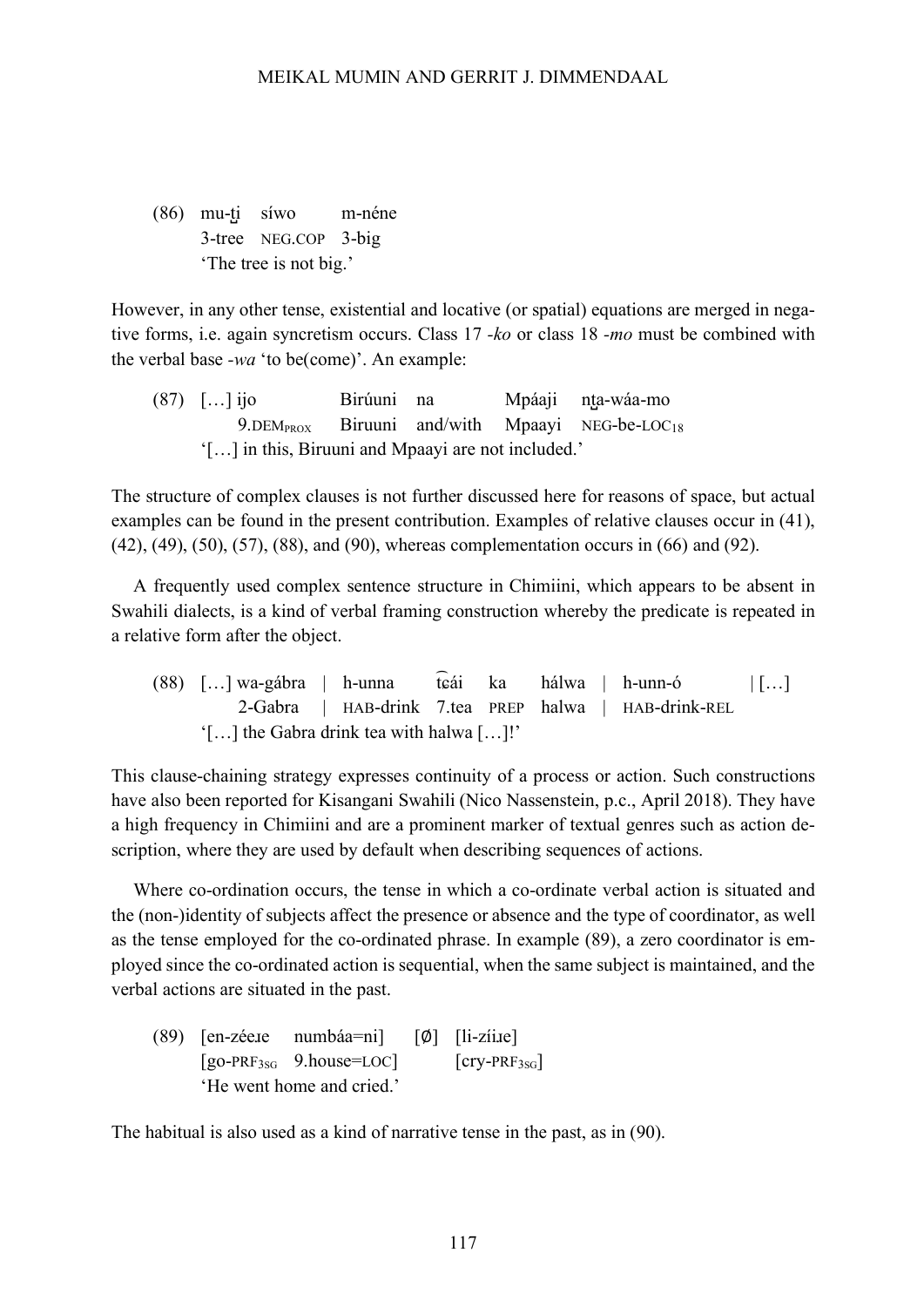(90) w-áa=je hu-m-bíg-o mara móoji | ʃ-fakáta 1-CON=PRON3SG HAB-OP1-hit-REL immediately | NARR-run\_away '(The one) whom he hit immediately ran away.'

Note that, in the example above, the head noun of the connective is absent; instead, the connective is used together with a cliticized personal pronoun as object relative pronoun, whereas the predicate of the topicalized verbal phrase is marked for habitual, and situated in the (narrative) past as expressed by the verb of the main clause.

In conditional sentences,  $\hat{t}$ *ci*- is used as a hypothetical form, where the proteasis is judged possible.

 $(91)$  áma ͡ɕi-kooð-éɹa | t̺aráfu j-a múu-nt̺i w-a íidi | or |  $SP_{1PL}$ -SIT-speak-APPL | about 9-CON 3-day 3-CON Eid | karka ntí j-a Míini | áada j-a wáa-nt̺u in(side) 9.country 9-CON Brava | 9.custom 9-CON 2-person w-a Míini […] 2-CON Brava 'And if we were to speak of the day of Eid in the country of Brava (and) the custom(s) of the people of Brava,  $[\dots]$ .

When the protasis is judged impossible, the tense marker *ka-* occurs, as in the following example, where the person whom the speaker wants to tell what is going on in this world is already deceased.

(92) […] náani ta-ku-f-ó ka-m-fungul-ilá máa-mbo who FUT-INF-die-REL IRR-OP1-open-APPL 6-events j-a dunijáa=ni 6-CON 9.world=LOC '[…] who will die, (so) that I could tell him (lit. open) (of) the events of the world.'

# **Acknowledgements**

The present work is based on fieldwork conducted by the first author in Kenya and the United Kingdom. Both elicitation and a substantial corpus (consisting of largely staged and occasionally natural texts) have been used to analyze the language. The authors would like to express their gratitude to the German Science Foundation (the DFG) for having made this research possible. Special thanks are due to the Bravanese communities of Mombasa and London for enabling this study with their great support of our linguistic research, and in particular to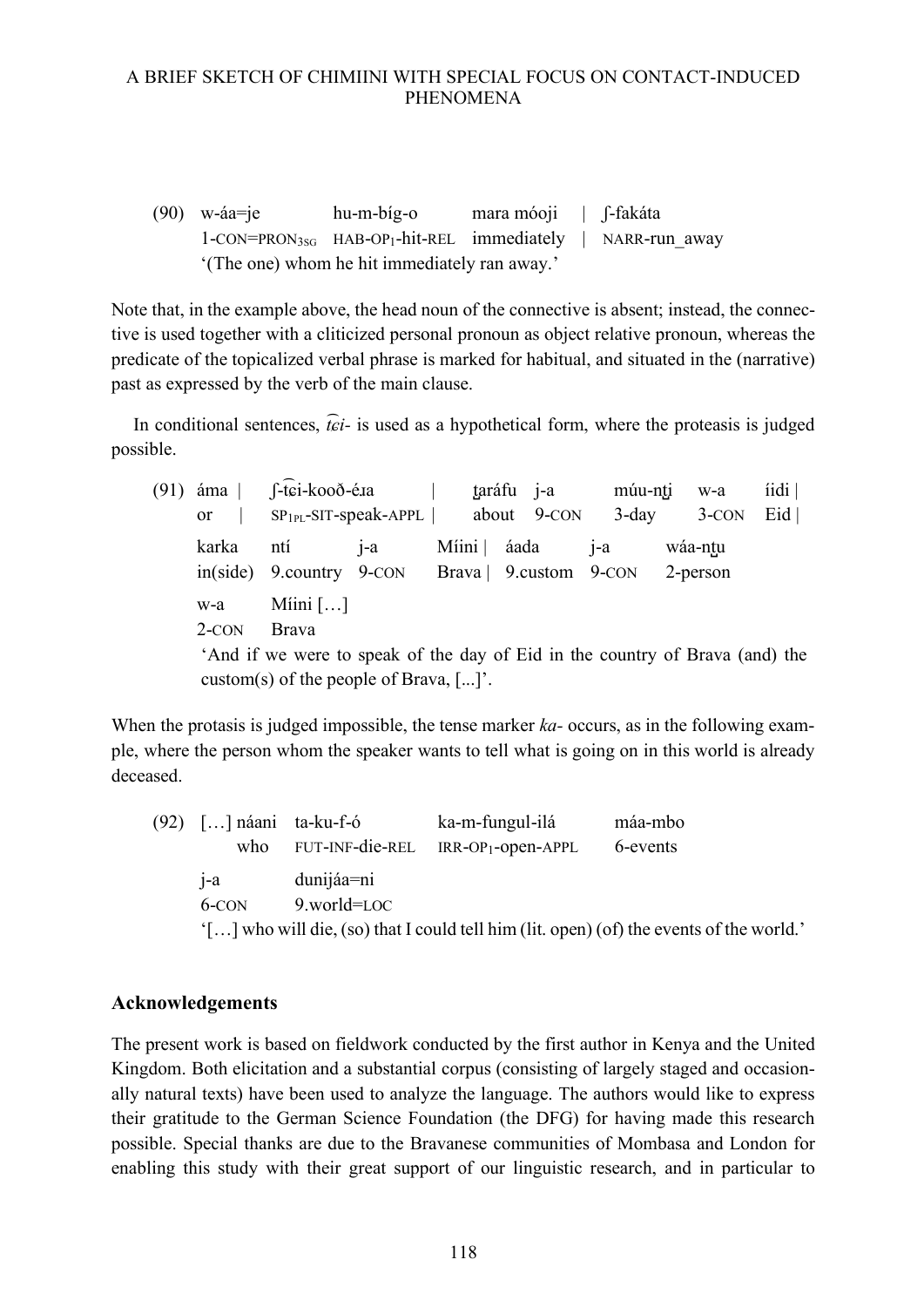Abdulqadir Haji Nureni, Abubakar Mohammed Kassim Mohammed Haji, Ahmed Mohammed Atik, Amin Mahamud Sheikh, Bazi Munye Alawi, Kassim Bana Mohammed, Mohammed Jeilani Haji Munye, and Sheikh Mahamud Awo Said. Special thanks are also due to Alessandra Vianello, Asma Abud Musad and Bana Mohammed Sayyid Banafunzi for their tireless support and inspiring discussions on Chimiini during the first author's stints in London as well as to Said Ahmed Abdurrahman and Zein Jeilani Sheikh Bin Sheikh untiring support during the first author's stint in Mombasa. Thanks are also due to Charles Kisseberth, Derek Nurse, Mauro Tosco, several anonymous reviewers as well as the editors of the present volume for their critical comments on earlier drafts of the present contribution.

#### **Abbreviations**

|                 | affix boundary               | M           | masculine                         |
|-----------------|------------------------------|-------------|-----------------------------------|
| $=$             | clitic boundary              | <b>NARR</b> | narrative                         |
| $\mathbf{1}$    | noun class 1 agreement       | NC          | noun class                        |
| 1 <sub>sG</sub> | first person singular (etc.) | <b>NEG</b>  | negative                          |
| <b>ABS</b>      | absolutive                   | <b>OP</b>   | object prefix                     |
| ANA             | anaphoric                    | <b>PASS</b> | passive                           |
| <b>APPL</b>     | applicative                  | <b>POSS</b> | possessive                        |
|                 | ASSOC.COP associative copula | PREP        | preposition                       |
| CAUS            | causative                    | PRF         | perfect                           |
| <b>CON</b>      | connective                   | <b>PROG</b> | progressive                       |
| COP             | copula                       | <b>PRON</b> | pronoun                           |
| DEM             | demonstrative                | <b>PROX</b> | proximal                          |
| <b>DET</b>      | determiner                   | <b>RECP</b> | reciprocal                        |
| <b>DIST</b>     | distal                       | <b>REFL</b> | reflexive                         |
| <b>FOC</b>      | focus                        | REL         | relative                          |
| <b>FUT</b>      | future                       | SAD         | shortened anaphoric demonstrative |
| <b>IRR</b>      | irrealis                     | SIT         | situative                         |
| LOC             | locative                     | SP          | subject prefix                    |
|                 |                              |             |                                   |

#### **References**

Corbett, Greville. 2000. *Number.* Cambridge: Cambridge University Press.

- Diessel, Holger. 2006. Demonstratives. *Encyclopedia of Language and Linguistics,* 2nd edition, ed. by Keith Brown. Oxford: Elsevier. pp. 430-435.
- Henderson, Brent. 2010. Chimwiini: Endangered status and syntactic distinctiveness. *Journal of West African Languages* 37(1): 75-91.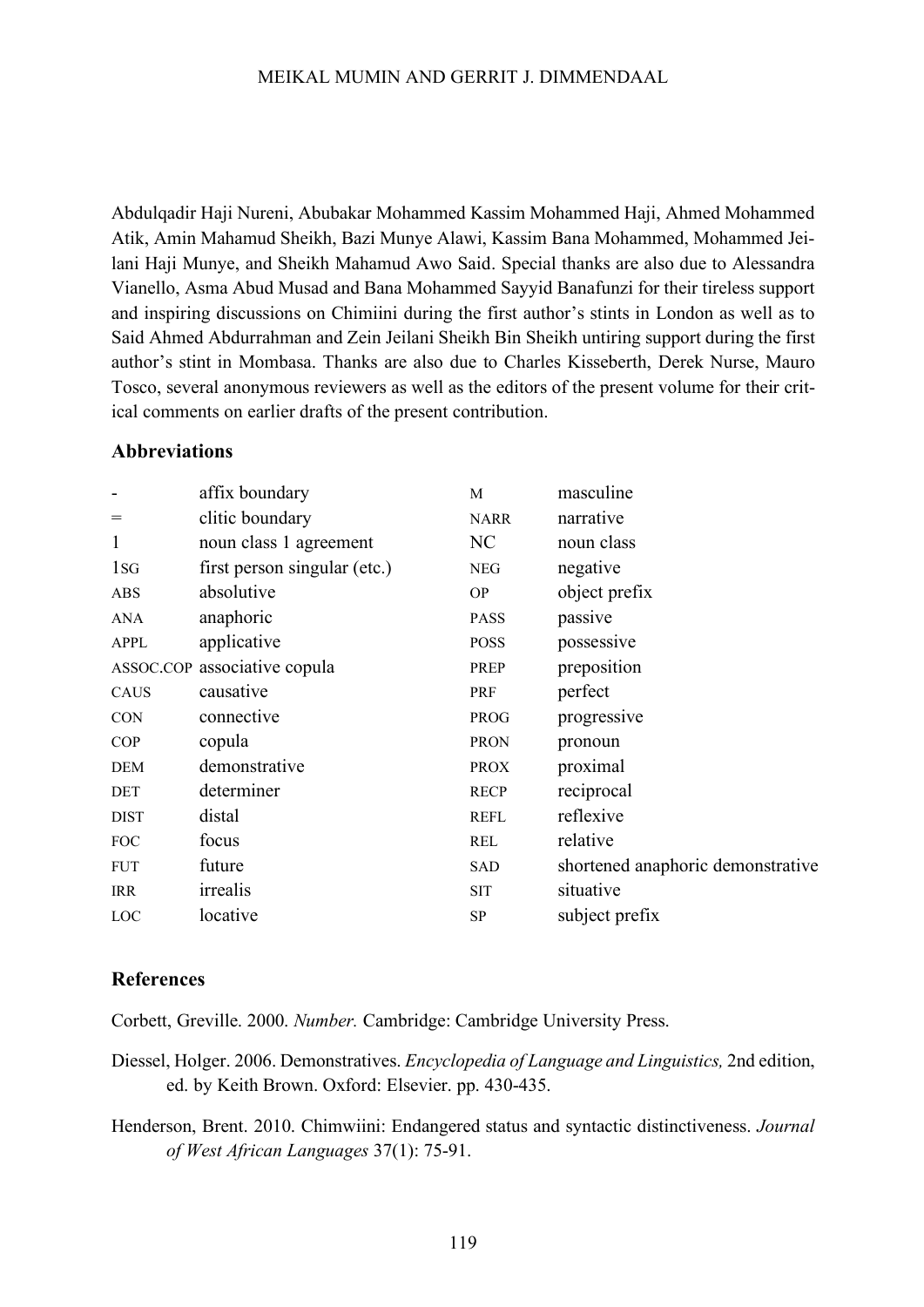- Henderson, Brent. 2014. External possession in Chimwiini. *Journal of Linguistics* 50(2): 297- 321.
- Henderson, Brent. 2018. Bantu applicatives and Chimiini instrumentals. *The Routledge Handbook of African Linguistics*, ed. by Augustine Agwuele & Adams Bodomo. London/New York: Routledge. pp. 262-280.
- Himmelmann, Nikolaus P. 1996. Demonstratives in narrative discourse: A taxonomy of universal uses. *Studies in Anaphora* (33), ed. by Barbara A. Fox. Amsterdam: John Benjamins. pp. 205-254.
- Kisseberth, Charles W. 2010 Optimality theory and the theory of phonological phrasing. *The Sound Pattern of Syntax*, ed. by N. Erteschik-Shir & L. Rochman. Oxford/New York: Oxford University Press. pp. 217-246.
- Kisseberth, Charles W. & Mohammad I. Abasheikh. 1974. The perfect stem in Chi-Mwi:ni. *Studies in the Linguistic Sciences* 4(2): 123-138.
- Kisseberth, Charles W. & Mohammad I. Abasheikh. 2004. *The Chimwiini Lexicon Exemplified* (Asian and African Lexicon 45). Tokyo: Research Institute for Languages and Cultures of Asia and Africa (ILCAA), Tokyo University of Foreign Studies.
- Kisseberth, Charles W. & Mohamad I. Abasheikh. 2011. Chimwiini phonological phrasing revisited. *Lingua* 121: 1987-2013.
- Lafon, Michel. 1988. *Le shingazidja, une langue bantu sous influence arabe*. PhD thesis, Institut National des Langues et Civilisations Orientales (INALCO) Paris.
- Mous, Maarten. 2003. *The Making of a Mixed Language: The Case of Ma'a/Mbugu.* Amsterdam: John Benjamins.
- Möhlig, Wilhelm J.G. 1995. Swahili-Dialekte. *Swahili-Handbuch*, ed. by Gudrun Miehe & Wilhelm J.G. Möhlig (eds.). Cologne: Rüdiger Köppe. pp. 41-62.
- Nurse, Derek. 1982. The Swahili dialects of Somalia and the northern Kenya coast. *Etudes sur le Bantu Oriental,* ed. by Marie-Francoise Rombi*.* Paris. SELAF.
- Nurse, Derek. 2010. The decline of Bantu in Somalia. *Essais de typologie et de linguistique générale: Mélanges offerts à Denis Creissels,* ed. by Franck Floricic. Lyon: ENS Éditions (Langages). pp. 187-200.
- Nurse, Derek & Thomas J. Hinnebusch. 1993. *Swahili and Sabaki: A Linguistic History* (University of California Publications in Linguistics 121). Berkeley/Los Angeles: University of California Press.